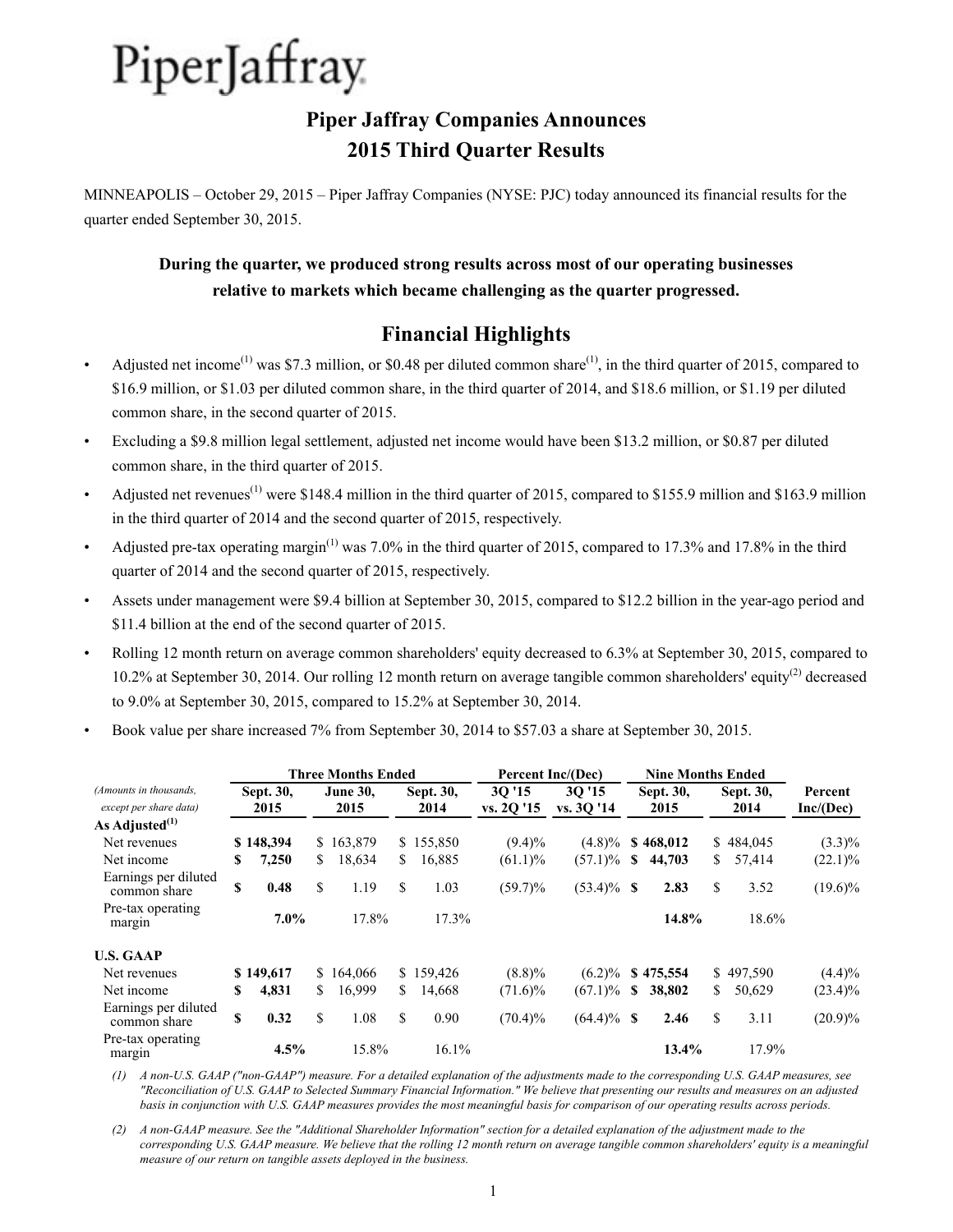For the third quarter of 2015, on a U.S. GAAP basis, net revenues were \$149.6 million, and net income was \$4.8 million, or \$0.32 per diluted common share.

"Our core businesses performed well during the quarter relative to markets that were volatile and challenging," said Andrew S. Duff, Chairman and Chief Executive Officer. "In particular, our advisory and capital raising businesses continued to produce strong results, somewhat offset by sharp declines in energy-related stocks which adversely impacted our asset management products and investments."

#### **Third Quarter Results – Non-GAAP Basis**

Throughout the Adjusted Consolidated Results and Business Segment Results sections of this press release we present financial measures that are not prepared in accordance with U.S. generally accepted accounting principles ("U.S. GAAP"). The non-GAAP financial measures include adjustments to exclude (1) revenues and expenses related to noncontrolling interests, (2) amortization of intangible assets related to acquisitions, (3) compensation for acquisition-related agreements and (4) restructuring and acquisition integration costs. Management believes that presenting results and measures on an adjusted basis in conjunction with U.S. GAAP measures provides the most meaningful basis for comparison of its operating results across periods. For a detailed explanation of the adjustments made to the corresponding U.S. GAAP measures, see "Reconciliation of U.S. GAAP to Selected Summary Financial Information."

#### **Adjusted Consolidated Results**

For the third quarter of 2015, adjusted net revenues were \$148.4 million, down 5% compared to \$155.9 million in the third quarter of 2014. The decrease was due to lower advisory services and asset management revenues, partially offset by higher equity and debt financing revenues. Adjusted net revenues decreased 9% compared to the second quarter of 2015 due to lower equity and debt financing revenues, partially offset by higher advisory services revenues.

For the third quarter of 2015, adjusted compensation and benefits expenses of \$95.4 million were essentially flat compared to the third quarter of 2014. Adjusted compensation and benefits expenses decreased 7% compared to the second quarter of 2015 due primarily to lower revenues.

For the third quarter of 2015, adjusted compensation and benefits expenses were 64.3% of adjusted net revenues, compared to 61.5% and 62.6% for the third quarter of 2014 and the second quarter of 2015, respectively. The adjusted compensation ratio increased compared to both the year-ago period and the sequential quarter due to compensation expenses associated with significant hiring in the current year in our Capital Markets segment to expand our financial institutions group.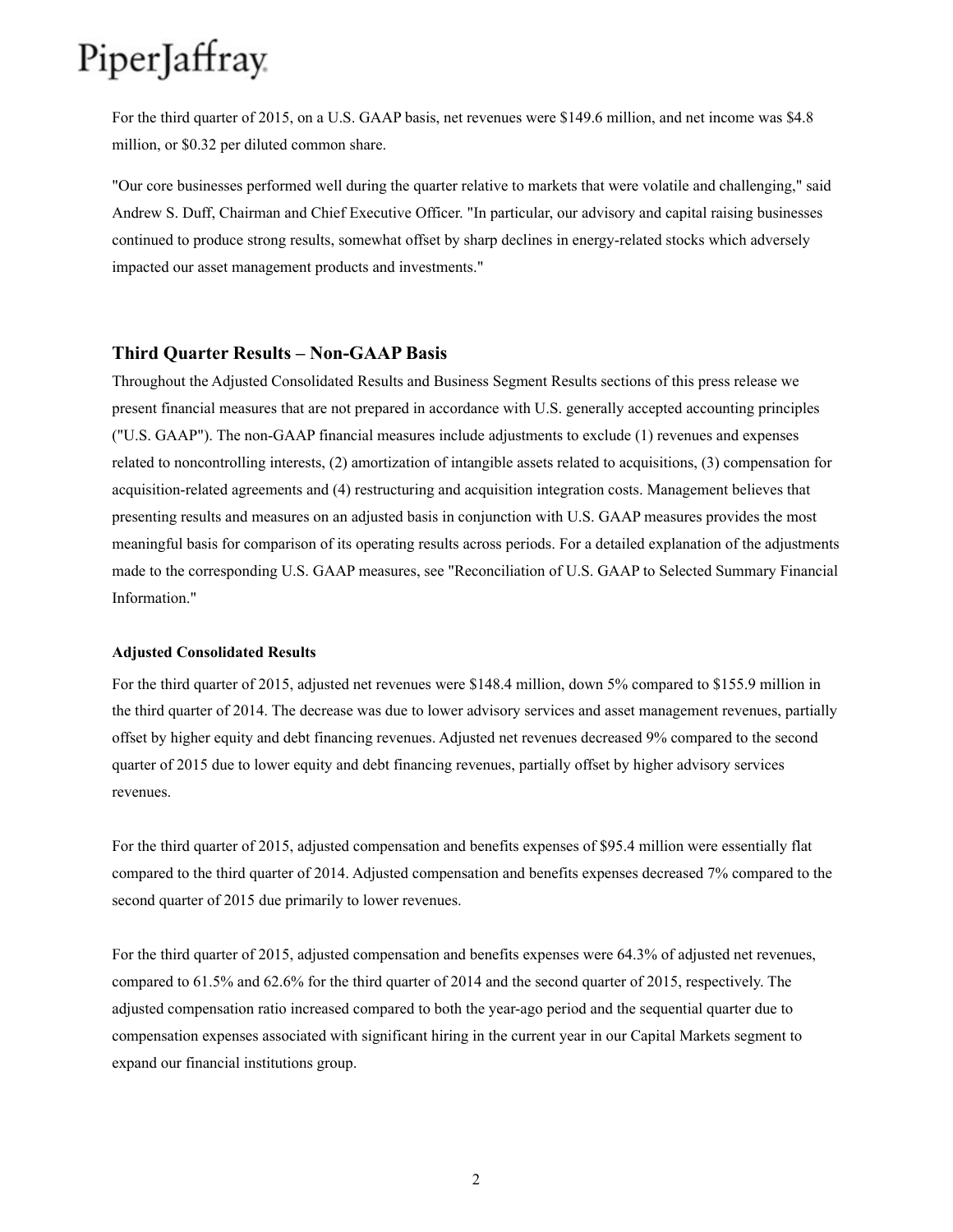Adjusted non-compensation expenses were \$42.6 million for the third quarter of 2015, up 29% and 33% compared to the year-ago period and the second quarter of 2015, respectively. The increase compared to both periods was due to higher legal reserves resulting from settlement of a legal matter totaling \$9.8 million on a pre-tax basis.

On an adjusted basis, our effective tax rate was 30.0% for the third quarter of 2015, compared to 37.2% and 36.2% for the third quarter of 2014 and the second quarter of 2015, respectively. The reduced effective tax rate for the third quarter of 2015 was due to the impact of tax-exempt interest income representing a larger proportion of our pre-tax income.

#### **Business Segment Results**

The firm has two reportable business segments: Capital Markets and Asset Management. Consolidated net revenues and expenses are fully allocated to these two segments.

#### *Capital Markets*

For the quarter, Capital Markets generated adjusted pre-tax operating income of \$10.5 million, compared to \$19.8 million and \$24.3 million in the third quarter of 2014 and the second quarter of 2015, respectively.

Adjusted net revenues were \$136.4 million, up slightly compared to the year-ago period and down 7% compared to the second quarter of 2015.

- Equity financing revenues of \$24.4 million increased 71% compared to the year-ago period due to more completed transactions and higher revenue per transaction. Revenues decreased 32% compared to the sequential quarter due to fewer completed transactions and lower revenue per transaction.
- Debt financing revenues were \$20.5 million, up 42% compared to the third quarter of 2014 due to more completed transactions, and down 32% compared to a very strong second quarter of 2015 due to fewer completed transactions.
- Advisory services revenues were \$47.0 million, down 29% compared to the robust third quarter of 2014 due to lower revenue per transaction. Revenues increased 17% compared to the sequential quarter due to more completed transactions.
- Equity institutional brokerage revenues of \$20.0 million increased 20% compared to the year-ago period due to higher client trading volumes. Revenues decreased 2% compared to the second quarter of 2015.
- Fixed income institutional brokerage revenues were \$18.3 million, down 20% compared to the third quarter of 2014 due to lower trading gains. Revenues declined 11% compared to the sequential quarter due to lower sales credits and reduced trading gains.
- Management and performance fees earned from managing our alternative asset management funds were \$1.9 million, compared to \$1.4 million and \$0.6 million in the year-ago period and the sequential quarter, respectively. The increase compared to the second quarter of 2015 was due to higher management fees.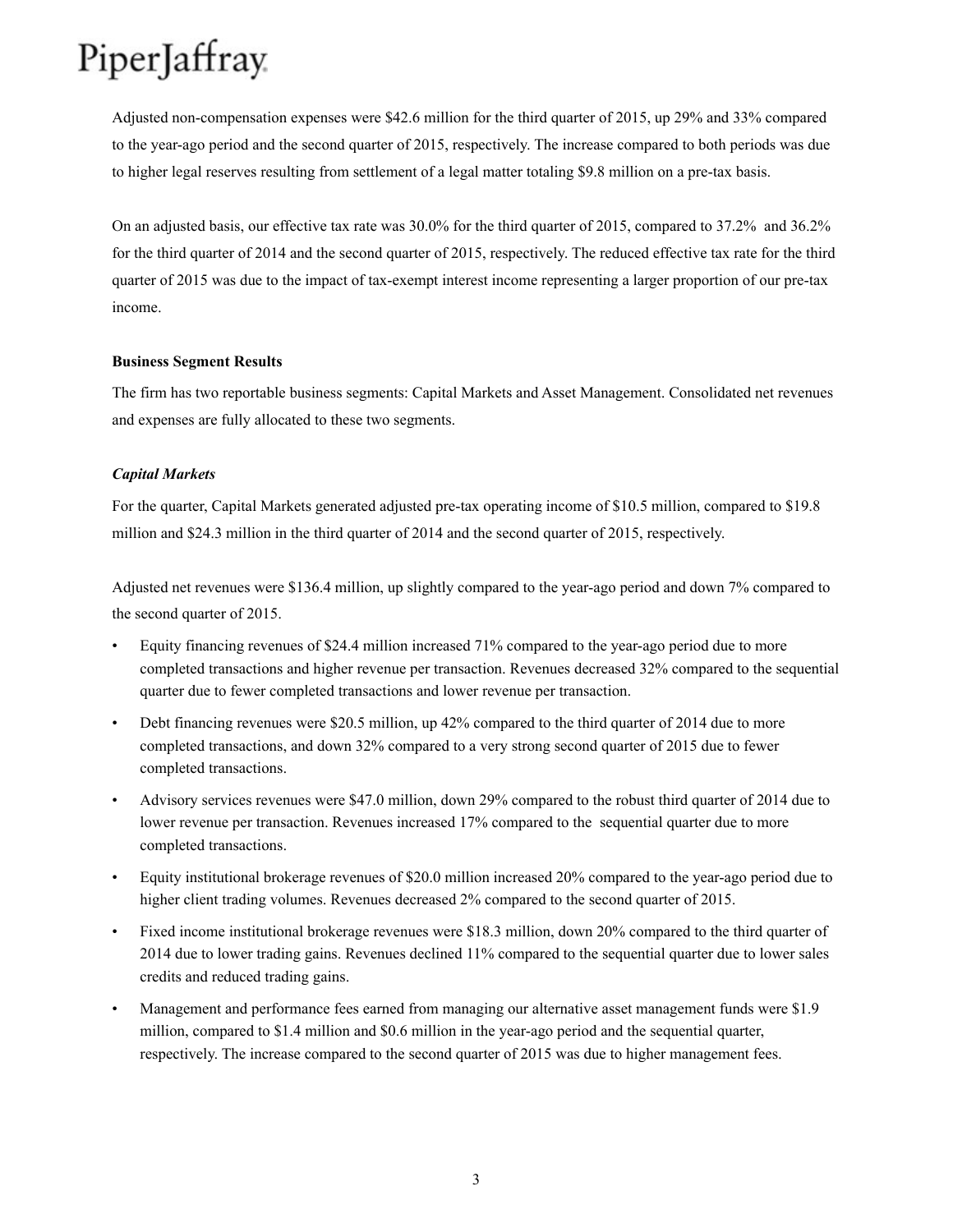- Adjusted investment income, which includes realized and unrealized gains and losses on our investments in the merchant banking fund and the municipal bond fund that we manage for third party investors, and other firm investments, was \$6.1 million for the quarter, compared to \$1.6 million in the year-ago period. Adjusted investment income was not significant in the second quarter of 2015. In the third quarter of 2015, we recorded higher gains on our merchant banking firm investments compared to both of the prior periods.
- Long-term financing expenses, which primarily represent interest paid on the firm's variable rate senior notes, were \$1.7 million, compared to \$1.6 million in both the year-ago period and the sequential quarter, respectively.
- Adjusted operating expenses for the third quarter of 2015 were \$125.9 million, up 9% and 4% compared to the third quarter of 2014 and the second quarter of 2015, respectively. The increase compared to both periods was due to higher legal reserves.
- Adjusted segment pre-tax operating margin was 7.7% compared to 14.6% in the year-ago period and 16.7% in the second quarter of 2015. Adjusted pre-tax operating margin declined compared to both periods due to higher non-compensation costs resulting from a legal settlement, as well as additional expenses associated with our financial institutions group expansion.

#### *Asset Management*

For the quarter ended September 30, 2015, Asset Management generated an adjusted pre-tax operating loss of \$0.1 million, compared to adjusted pre-tax operating income of \$7.1 million and \$4.9 million in the third quarter of 2014 and the second quarter of 2015, respectively.

Net revenues were \$12.0 million, down 40% and 33% compared to the third quarter of 2014 and the second quarter of 2015, respectively. The decrease compared to both periods was due to lower management fees from decreased assets under management (AUM) driven by market depreciation. Also, investment losses on firm capital invested in our strategies was \$5.1 million for the current quarter, compared with a loss of \$0.3 million and \$0.7 million in the third quarter of 2014 and the second quarter of 2015, respectively.

- Adjusted operating expenses for the current quarter were \$12.1 million, down 6% and 7% compared to the yearago period and the second quarter of 2015, respectively, due to lower compensation expenses.
- Adjusted segment pre-tax operating margin was a negative 1.2%, compared to 35.7% in the third quarter of 2014 and 27.3% in the second quarter of 2015. Adjusted segment pre-tax operating margin declined relative to both periods primarily due to investment losses and lower management fees.
- AUM was \$9.4 billion at the end of the third quarter of 2015, compared to \$12.2 billion in the year-ago period and \$11.4 billion at the end of the second quarter of 2015. The decreases in AUM have been driven by market depreciation, primarily from our MLP product offerings.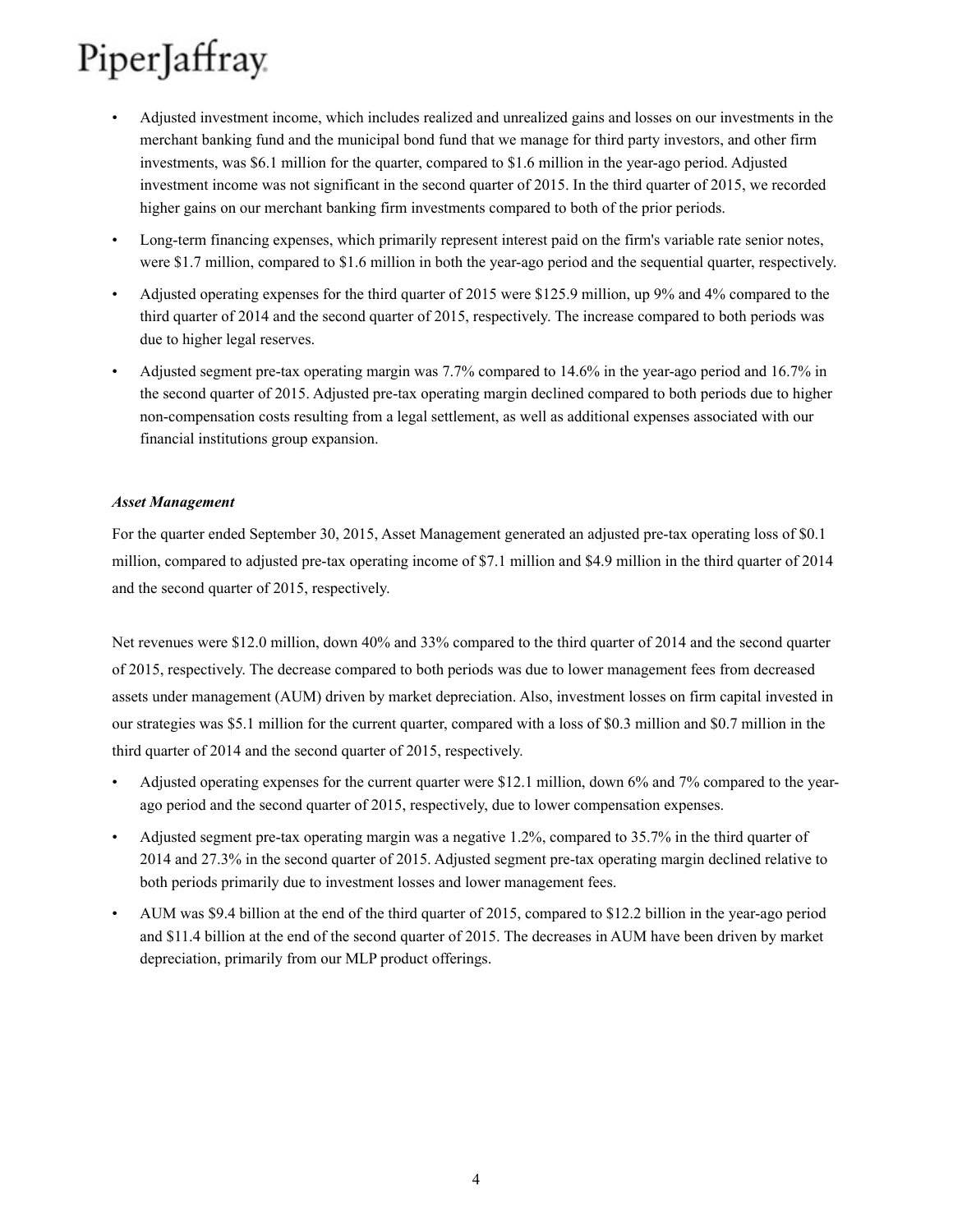### **Other Matters**

On September 30, 2015, we completed the purchase of the assets of River Branch Holdings LLC, an equity investment banking boutique focused on the financial institutions sector. The acquisition further strengthens our mergers and acquisitions leadership in the middle markets and adds investment banking resources dedicated to banks, thrifts, and depository institutions, building upon the recent expansion of our financial institutions group.

On October 9, 2015, we completed the acquisition of BMO Capital Markets GKST Inc., BMO's municipal bond sales, trading and origination business. This acquisition expands our fixed income institutional sales, trading and underwriting platforms. Additionally, it strengthens our strategic analytic and advisory capabilities, and supports our growing financial institutions group with their coverage of bank clients.

In the third quarter of 2015, we incurred \$1.5 million of restructuring and integration charges. These charges principally resulted from severance benefits and transaction costs related to these acquisitions. Additionally, we expect to incur approximately \$6.0 million to \$7.0 million of restructuring and integration costs in the fourth quarter of 2015.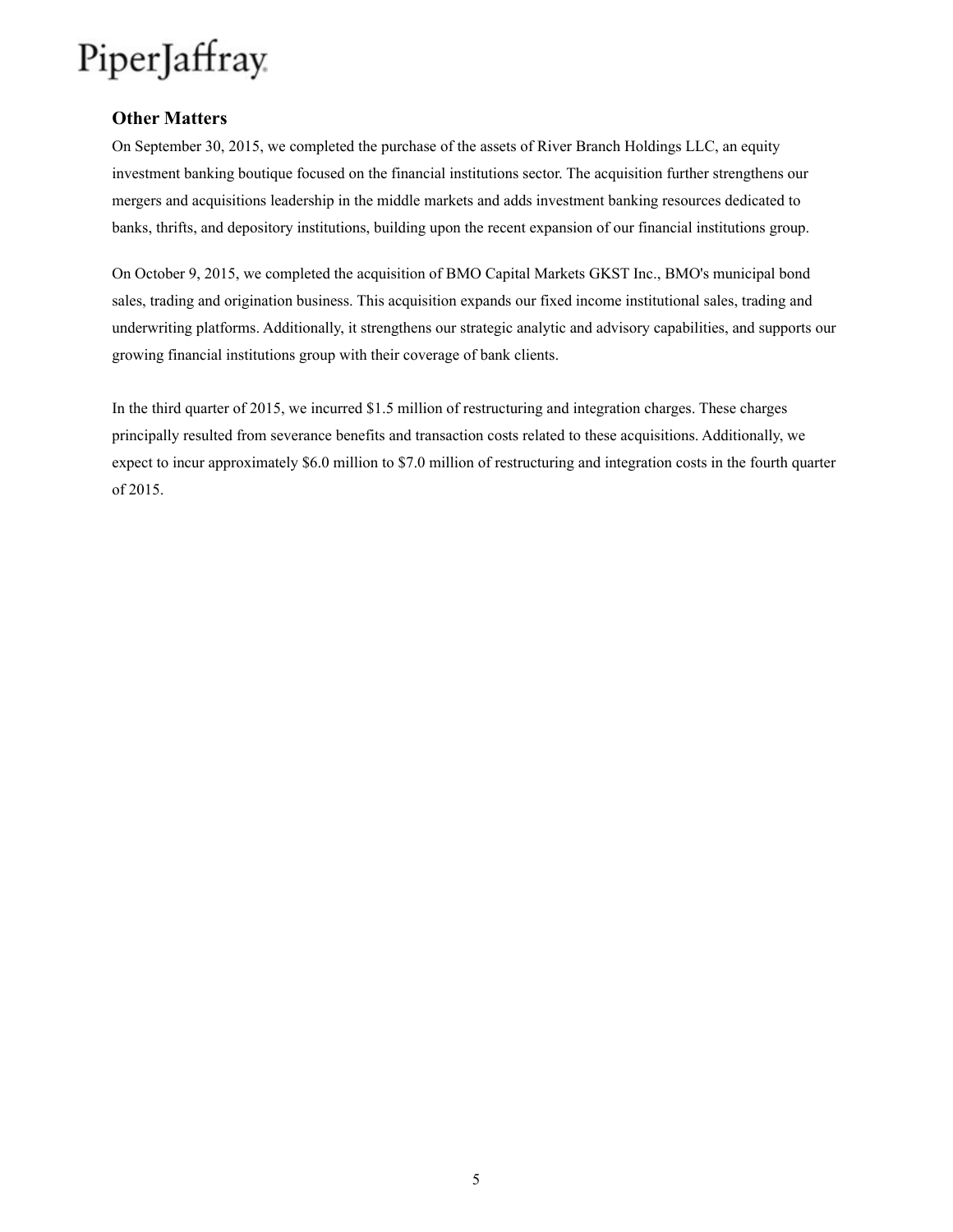### **Additional Shareholder Information**

|                                                                                      | For the Quarter Ended |                 |                 |  |  |  |  |  |  |  |
|--------------------------------------------------------------------------------------|-----------------------|-----------------|-----------------|--|--|--|--|--|--|--|
|                                                                                      | Sept. 30, 2015        | June 30, 2015   | Sept 30, 2014   |  |  |  |  |  |  |  |
| <b>Full time employees</b>                                                           | 1,094                 | 1,100           | 1,029           |  |  |  |  |  |  |  |
| <b>Equity financings</b>                                                             |                       |                 |                 |  |  |  |  |  |  |  |
| $#$ of transactions                                                                  | 22                    | 27              | 15              |  |  |  |  |  |  |  |
| Capital raised                                                                       | \$3.0 billion         | \$6.1 billion   | \$3.5 billion   |  |  |  |  |  |  |  |
| <b>Negotiated tax-exempt issuances</b>                                               |                       |                 |                 |  |  |  |  |  |  |  |
| $#$ of transactions                                                                  | 104                   | 155             | 85              |  |  |  |  |  |  |  |
| Par value                                                                            | \$2.3 billion         | \$3.9 billion   | \$1.8 billion   |  |  |  |  |  |  |  |
| Mergers & acquisitions                                                               |                       |                 |                 |  |  |  |  |  |  |  |
| $#$ of transactions                                                                  | 21                    | 14              | 22              |  |  |  |  |  |  |  |
| Aggregate deal value                                                                 | \$6.9 billion         | \$3.5 billion   | \$4.7 billion   |  |  |  |  |  |  |  |
| <b>Asset Management</b>                                                              |                       |                 |                 |  |  |  |  |  |  |  |
| <b>AUM</b>                                                                           | \$9.4 billion         | \$11.4 billion  | \$12.2 billion  |  |  |  |  |  |  |  |
| Common shareholders' equity                                                          | \$795.4 million       | \$789.6 million | \$804.6 million |  |  |  |  |  |  |  |
| Number of common shares outstanding<br>(in thousands)                                | 13,947                | 13,904          | 15,109          |  |  |  |  |  |  |  |
| Rolling 12 month return on average<br>common shareholders' equity *                  | 6.3%                  | 7.5%            | 10.2%           |  |  |  |  |  |  |  |
| Rolling 12 month return on average tangible<br>common shareholders' equity $\dagger$ | $9.0\%$               | 10.8%           | $15.2\%$        |  |  |  |  |  |  |  |
| Book value per share                                                                 | \$57.03               | \$56.79         | \$53.26         |  |  |  |  |  |  |  |
| Tangible book value per share $\ddagger$                                             | \$39.36               | \$39.60         | \$37.05         |  |  |  |  |  |  |  |

\* Rolling 12 month return on average common shareholders' equity is computed by dividing net income applicable to Piper Jaffray Companies' for the last 12 months by average monthly common shareholders' equity.

† Rolling 12 month return on average tangible common shareholders' equity is computed by dividing net income applicable to Piper Jaffray Companies' for the last 12 months by average monthly common shareholders' equity less average goodwill and identifiable intangible assets. Management believes that the rolling 12 month return on average tangible common shareholders' equity is a meaningful measure of our return on tangible assets deployed in the business. Average common shareholders' equity is the most directly comparable GAAP financial measure to average tangible shareholders'equity. The following is a reconciliation of average common shareholders'equity to average tangible common shareholders' equity:

| (Amounts in thousands)                                         |  | As of<br>Sept. 30, 2015 | As of<br>June 30, 2015 | As of<br>Sept. 30, 2014 |
|----------------------------------------------------------------|--|-------------------------|------------------------|-------------------------|
| Average common shareholders' equity                            |  | 811.643                 | 811.208                | 759.971                 |
| Deduct: average goodwill and identifiable intangible<br>assets |  | 241.545                 | 242.824                | 248,568                 |
| Average tangible common shareholders' equity                   |  | 570.098                 | 568.384                | 511.403                 |

‡ Tangible book value per share is computed by dividing tangible common shareholders'equity by common shares outstanding. Tangible common shareholders' equity equals total common shareholders' equity less goodwill and identifiable intangible assets. Management believes that tangible book value per share is a meaningful measure of the tangible assets deployed in our business. Shareholders' equity is the most directly comparable GAAP financial measure to tangible shareholders' equity. The following is a reconciliation of shareholders' equity to tangible shareholders' equity:

|                                                     | As of          | As of         | As of          |
|-----------------------------------------------------|----------------|---------------|----------------|
| (Amounts in thousands)                              | Sept. 30, 2015 | June 30, 2015 | Sept. 30, 2014 |
| Common shareholders' equity                         | 795.385        | 789.635       | 804,633        |
| Deduct: goodwill and identifiable intangible assets | 246.362        | 238,990       | 244.854        |
| Tangible common shareholders' equity                | 549.023        | 550.645       | 559,779        |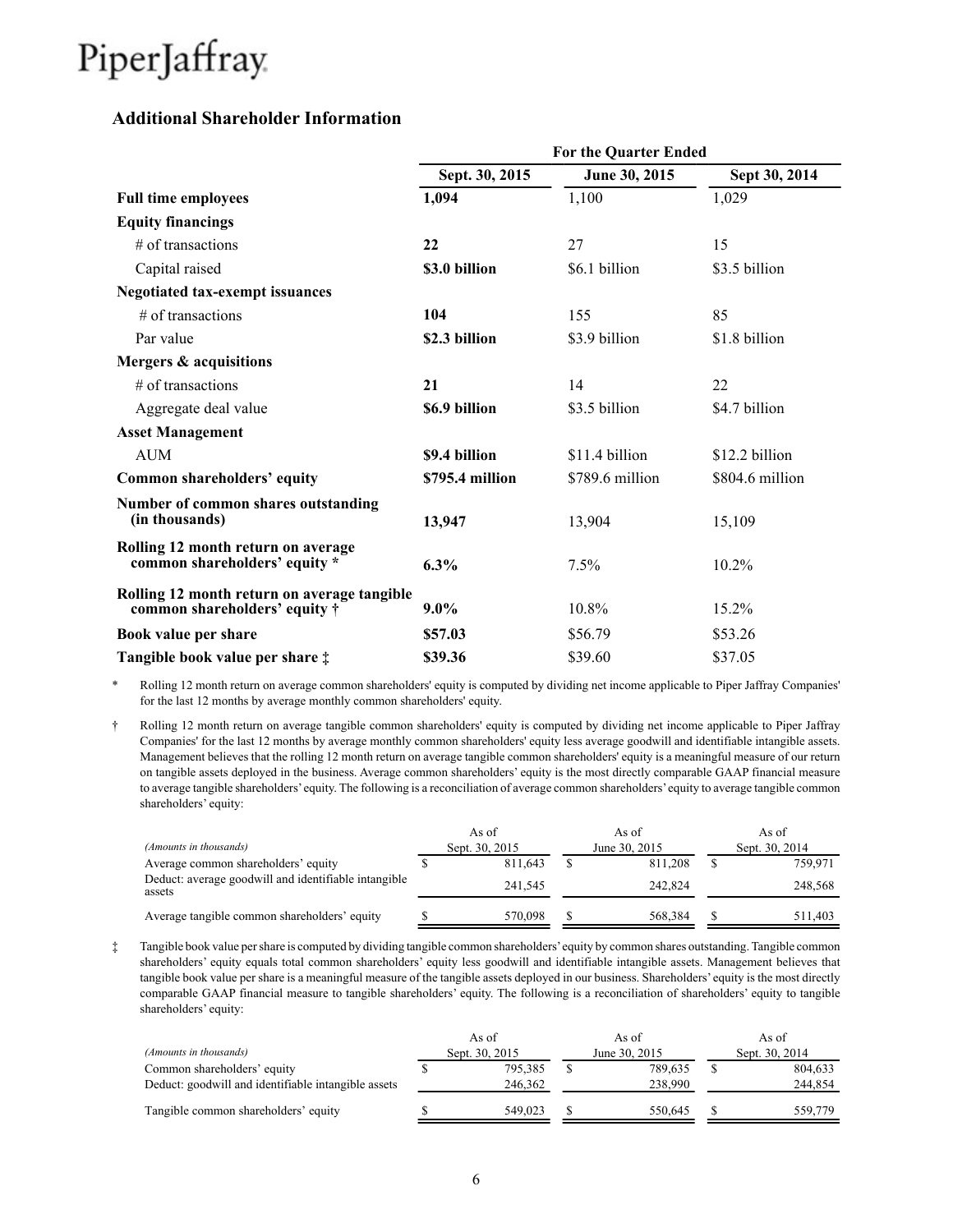### **Conference Call**

Andrew S. Duff, chairman and chief executive officer, and Debbra L. Schoneman, chief financial officer, will hold a conference call to review the financial results on Thur., Oct. 29 at 9 a.m. ET (8 a.m. CT). The earnings release will be available on or after Oct. 29 at the firm's Web site at www.piperjaffray.com. The call can be accessed via webcast or by dialing (888)810-0209 or (706)902-1361 (international) and referencing reservation #48306907. Callers should dial in at least 15 minutes prior to the call time. A replay of the conference call will be available beginning at approximately 12 p.m. ET Oct. 29 at the same Web address or by calling (855)859-2056 and referencing reservation #48306907.

### **About Piper Jaffray**

Piper Jaffray is an investment bank and asset management firm serving clients in the U.S. and internationally. Proven advisory teams combine deep industry, product and sector expertise with ready access to capital. Founded in 1895, the firm is headquartered in Minneapolis and has offices across the United States and in London, Hong Kong and Zurich. www.piperjaffray.com

#### **Investor Relations Contact**

Tom Smith Tel: (612)303-6336

### **Cautionary Note Regarding Forward-Looking Statements**

This press release and the conference call to discuss the contents of this press release contain forward-looking statements. Statements that are not historical or current facts, including statements about beliefs and expectations, are forward-looking statements and are subject to significant risks and uncertainties that are difficult to predict. These forward-looking statements cover, among other things, statements made about general economic and market conditions (including the outlook for equity markets and the interest rate environment), the environment and prospects for corporate advisory transactions and capital markets (including our performance in specific sectors and the outlook for the fourth quarter), anticipated financial results generally (including expectations regarding our noncompensation expenses, compensation and benefits expense, compensation ratio (including the impact of our expansion into the financial institutions sector), revenue levels, operating margins, earnings per share, effective tax rate, and return on equity), current deal pipelines (or backlogs), financial results for our asset management segment (including our performance in specific sectors, e.g. energy-based MLPs),the liquidity of fixed income markets and impact on our related inventory, our strategic priorities (including growth in public finance, asset management, and corporate advisory), potential acquisitions or strategic hires, the expected benefits of our expansion into the financial institutions sector within equity investment banking that includes the acquisition of River Branch Holdings LLC as well as the acquisition of BMO Capital Markets GKST Inc., or other similar matters.

Forward-looking statements involve inherent risks and uncertainties, both known and unknown, and important factors could cause actual results to differ materially from those anticipated or discussed in the forward-looking statements. These risks, uncertainties and important factors include, but are not limited to, the following:

- market and economic conditions or developments may be unfavorable, including in specific sectors in which we operate, and these conditions or developments, such as market fluctuations or volatility, may adversely affect our business, revenue levels and profitability;
- net revenues from equity and debt financings and corporate advisory engagements may vary materially depending on the number, size, and timing of completed transactions, and completed transactions do not generally provide for subsequent engagements;
- the volume of anticipated investment banking transactions as reflected in our deal pipelines (and the net revenues we earn from such transactions) may differ from expected results if there is a decline in macroeconomic conditions or the financial markets, or if the terms of any transactions are modified;
- asset management revenue may vary based on investment performance and market and economic factors, and these factors may impact certain sectors that are more heavily weighted to our business, e.g. energy-based MLP funds;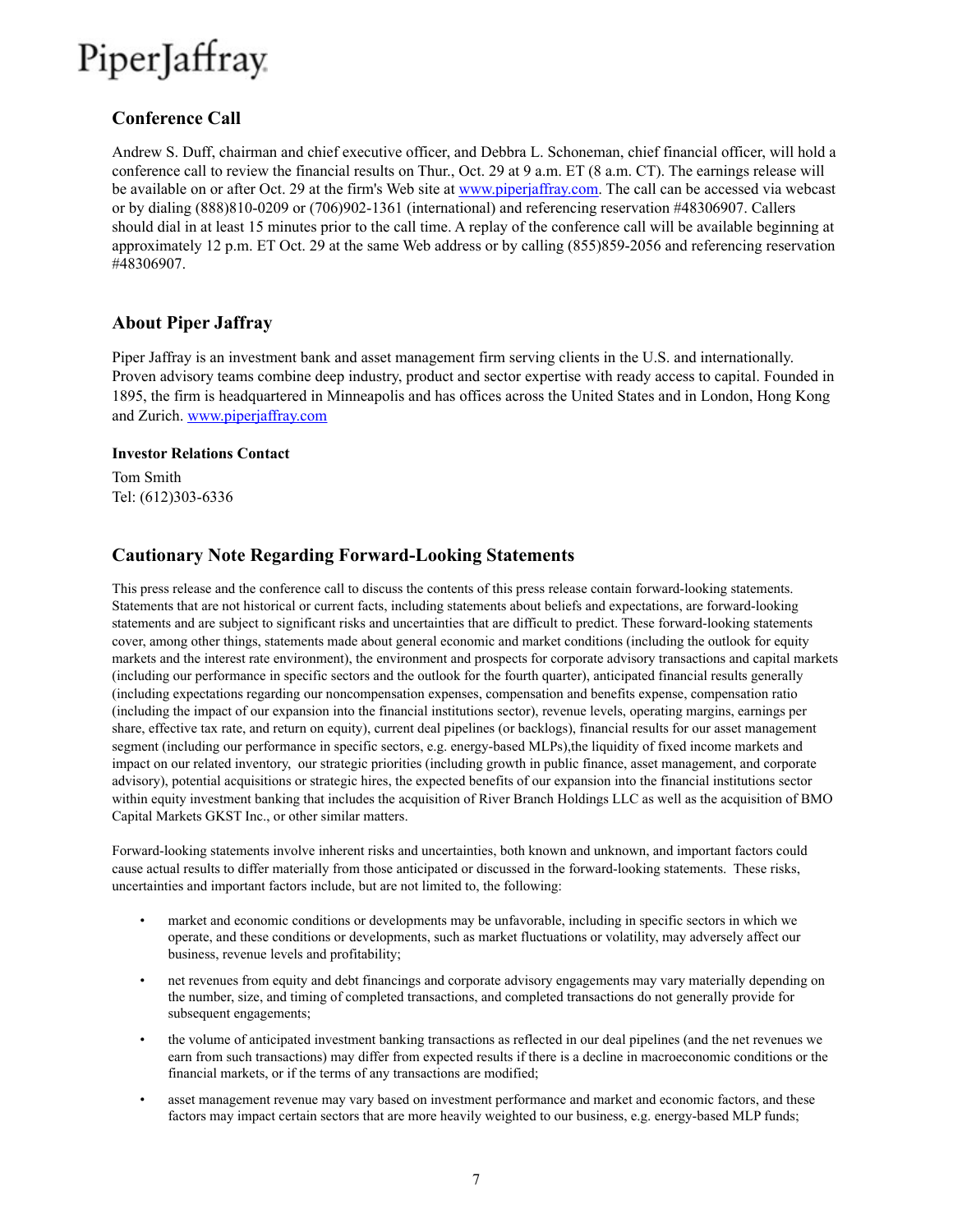- interest rate volatility, especially if the changes are rapid or severe, could negatively impact our fixed income institutional business and the negative impact could be exaggerated by reduced liquidity in the fixed income markets;
- strategic trading activities comprise a meaningful portion of our fixed income institutional brokerage revenue, and results from these activities may be volatile and vary significantly, including the possibility of incurring losses, on a quarterly and annual basis;
- potential acquisitions targets or strategic hires may not be available on reasonable terms or at all, and we may not be able to effectively integrate any business or groups of employees we acquire or hire, and the expected benefits of any acquisitions or strategic hires, including that of River Branch Holdings LLC and BMO Capital Markets GKST Inc., may take longer than anticipated to achieve and may not be achieved in their entirety or at all;
- our stock price may fluctuate as a result of several factors, including but not limited to, changes in our revenues and operating results.

A further listing and description of these and other risks, uncertainties and important factors can be found in the sections titled "Risk Factors" in Part I, Item 1A of our Annual Report on Form 10-K for the year ended December 31, 2014 and "Management's Discussion and Analysis of Financial Condition and Results of Operations" in Part II, Item 7 of our Annual Report on Form 10-K for the year ended December 31, 2014, and updated in our subsequent reports filed with the SEC (available at our Web site at www.piperjaffray.com and at the SEC Web site at www.sec.gov).

Forward-looking statements speak only as of the date they are made, and readers are cautioned not to place undue reliance on them. We undertake no obligation to update them in light of new information or future events.

© 2015 Piper Jaffray Companies, 800 Nicollet Mall, Suite 1000, Minneapolis, Minnesota 55402-7020

###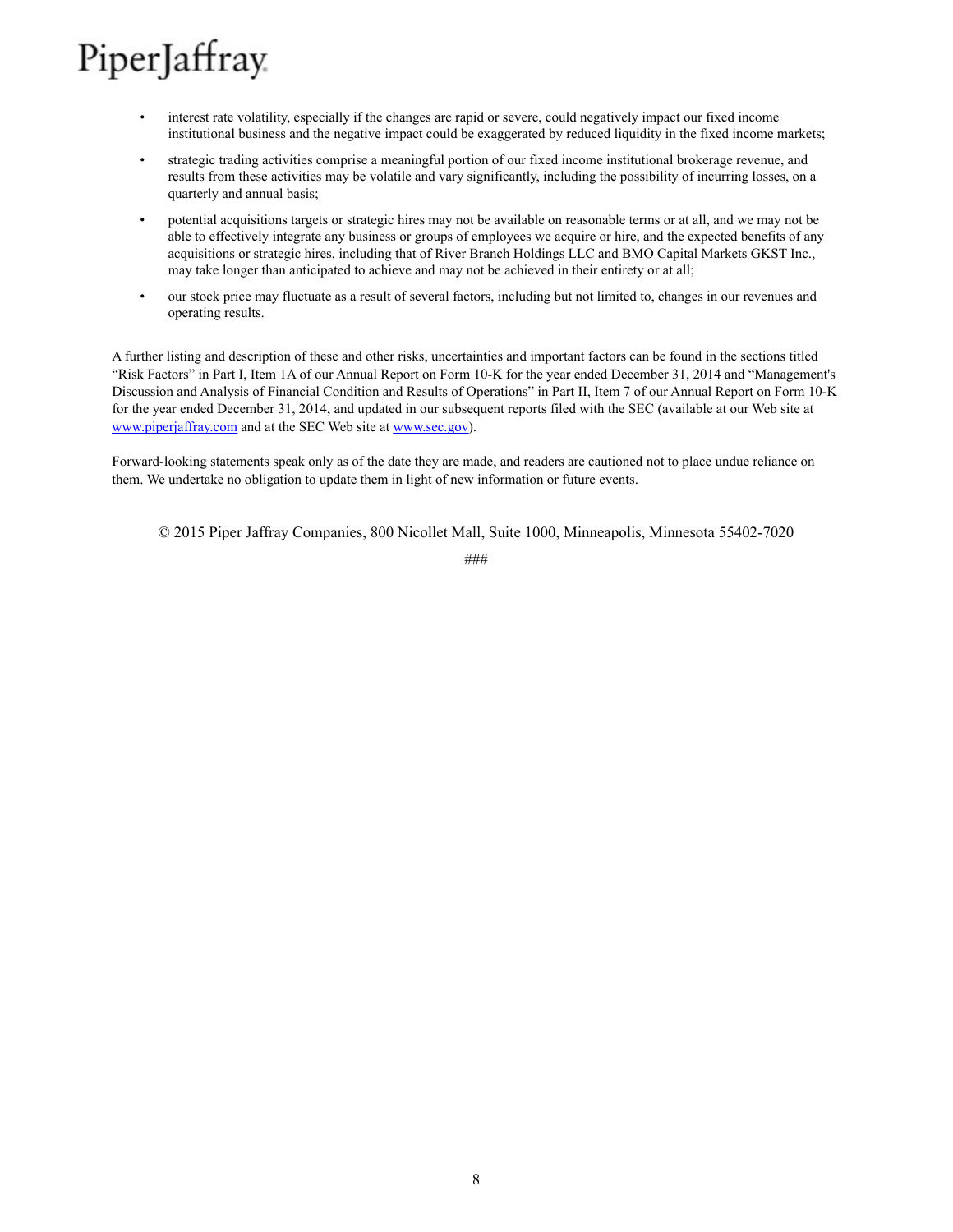### **Piper Jaffray Companies Preliminary Results of Operations (U.S. GAAP – Unaudited)**

|                                                                                        |              |               | <b>Three Months Ended</b> |              | Percent Inc/(Dec) |            |  |               | <b>Nine Months Ended</b> |           |    |           |            |  |  |
|----------------------------------------------------------------------------------------|--------------|---------------|---------------------------|--------------|-------------------|------------|--|---------------|--------------------------|-----------|----|-----------|------------|--|--|
|                                                                                        | Sept. 30,    |               | <b>June 30,</b>           | Sept. 30,    |                   | 3Q '15     |  | 3Q '15        |                          | Sept. 30, |    | Sept. 30, | Percent    |  |  |
| (Amounts in thousands, except per share data)                                          | 2015         |               | 2015                      | 2014         |                   | vs. 2Q '15 |  | vs. 3Q '14    |                          | 2015      |    | 2014      | Inc/(Dec)  |  |  |
| <b>Revenues:</b>                                                                       |              |               |                           |              |                   |            |  |               |                          |           |    |           |            |  |  |
| Investment banking                                                                     | \$<br>91,640 |               | \$106,069                 | \$<br>94,911 |                   | $(13.6)\%$ |  | $(3.4)\%$     |                          | \$284,786 |    | \$287,198 | (0.8)%     |  |  |
| Institutional brokerage                                                                | 34,182       |               | 36,661                    | 35,923       |                   | (6.8)      |  | (4.8)         |                          | 106,879   |    | 114,485   | (6.6)      |  |  |
| Asset management                                                                       | 18,951       |               | 19,257                    | 21,595       |                   | (1.6)      |  | (12.2)        |                          | 58,730    |    | 64,820    | (9.4)      |  |  |
| Interest                                                                               | 9,128        |               | 11,422                    | 10,828       |                   | (20.1)     |  | (15.7)        |                          | 32,755    |    | 36,935    | (11.3)     |  |  |
| Investment income/(loss)                                                               | 831          |               | (3,299)                   | 2,690        |                   | N/M        |  | (69.1)        |                          | 10,123    |    | 12,379    | (18.2)     |  |  |
| Total revenues                                                                         | 154,732      |               | 170,110                   | 165,947      |                   | (9.0)      |  | (6.8)         |                          | 493,273   |    | 515,817   | (4.4)      |  |  |
| Interest expense                                                                       | 5,115        |               | 6,044                     | 6,521        |                   | (15.4)     |  | (21.6)        |                          | 17,719    |    | 18,227    | (2.8)      |  |  |
| Net revenues                                                                           | 149,617      |               | 164,066                   | 159,426      |                   | (8.8)      |  | (6.2)         |                          | 475,554   |    | 497,590   | (4.4)      |  |  |
| Non-interest expenses:                                                                 |              |               |                           |              |                   |            |  |               |                          |           |    |           |            |  |  |
| Compensation and benefits                                                              | 96,132       |               | 103,554                   | 97,180       |                   | (7.2)      |  | (1.1)         |                          | 295,543   |    | 300,745   | (1.7)      |  |  |
| Outside services                                                                       | 9,316        |               | 8,885                     | 9,155        |                   | 4.9        |  | 1.8           |                          | 26,385    |    | 27,837    | (5.2)      |  |  |
| Occupancy and equipment                                                                | 7,025        |               | 6,983                     | 8,312        |                   | 0.6        |  | (15.5)        |                          | 20,791    |    | 22,151    | (6.1)      |  |  |
| Communications                                                                         | 6,234        |               | 5,088                     | 5,661        |                   | 22.5       |  | 10.1          |                          | 17,650    |    | 17,048    | 3.5        |  |  |
| Marketing and business development                                                     | 6,965        |               | 7,239                     | 6,827        |                   | (3.8)      |  | 2.0           |                          | 21,186    |    | 19,787    | 7.1        |  |  |
| Trade execution and clearance                                                          | 1,982        |               | 1,977                     | 1,905        |                   | 0.3        |  | 4.0           |                          | 5,956     |    | 5,527     | 7.8        |  |  |
| Restructuring and integration costs                                                    | 1,496        |               |                           |              |                   | N/M        |  | N/M           |                          | 1,496     |    |           | N/M        |  |  |
| Intangible asset amortization expense                                                  | 1,773        |               | 1,773                     | 2,318        |                   |            |  | (23.5)        |                          | 5,319     |    | 6,954     | (23.5)     |  |  |
| Other operating expenses                                                               | 11,906       |               | 2,708                     | 2,376        |                   | 339.7      |  | 401.1         |                          | 17,289    |    | 8,719     | 98.3       |  |  |
| Total non-interest expenses                                                            | 142,829      |               | 138,207                   | 133,734      |                   | 3.3        |  | 6.8           |                          | 411,615   |    | 408,768   | 0.7        |  |  |
| Income before income tax expense                                                       | 6,788        |               | 25,859                    | 25,692       |                   | (73.7)     |  | (73.6)        |                          | 63,939    |    | 88,822    | (28.0)     |  |  |
| Income tax expense                                                                     | 1,573        |               | 9,542                     | 8,596        |                   | (83.5)     |  | (81.7)        |                          | 20,605    |    | 28,472    | (27.6)     |  |  |
| Net income                                                                             | 5,215        |               | 16,317                    | 17,096       |                   | (68.0)     |  | (69.5)        |                          | 43,334    |    | 60,350    | (28.2)     |  |  |
| Net income/(loss) applicable to<br>noncontrolling interests                            | 384          |               | (682)                     | 2,428        |                   | N/M        |  | (84.2)        |                          | 4,532     |    | 9,721     | (53.4)     |  |  |
| Net income applicable to Piper<br><b>Jaffray Companies (a)</b>                         | \$<br>4,831  | \$            | 16,999                    | \$<br>14.668 |                   | $(71.6)\%$ |  | $(67.1)\%$    | \$                       | 38,802    | \$ | 50,629    | $(23.4)\%$ |  |  |
| Net income applicable to Piper<br><b>Jaffray Companies' common</b><br>shareholders (a) | \$<br>4,448  | <sup>\$</sup> | 15,699                    | \$<br>13,552 |                   | $(71.7)\%$ |  | $(67.2)\%$    | \$                       | 35,908    | \$ | 46,386    | $(22.6)\%$ |  |  |
| Earnings per common share                                                              |              |               |                           |              |                   |            |  |               |                          |           |    |           |            |  |  |
| <b>Basic</b>                                                                           | \$<br>0.32   | \$            | 1.08                      | \$<br>0.90   |                   | $(70.4)\%$ |  | $(64.4)\%$    | -S                       | 2.46      | \$ | 3.12      | $(21.2)\%$ |  |  |
| Diluted                                                                                | \$<br>0.32   | \$            | 1.08                      | \$<br>0.90   |                   | $(70.4)\%$ |  | $(64.4)\%$ \$ |                          | 2.46      | \$ | 3.11      | $(20.9)\%$ |  |  |
| Weighted average number of<br>common shares outstanding                                |              |               |                           |              |                   |            |  |               |                          |           |    |           |            |  |  |
| <b>Basic</b>                                                                           | 13,938       |               | 14,487                    | 15,066       |                   | $(3.8)\%$  |  | $(7.5)\%$     |                          | 14,568    |    | 14,880    | $(2.1)\%$  |  |  |
| Diluted                                                                                | 13,952       |               | 14,513                    | 15,129       |                   | $(3.9)\%$  |  | $(7.8)\%$     |                          | 14,594    |    | 14,934    | $(2.3)\%$  |  |  |

*(a) Net income applicable to Piper Jaffray Companies is the total net income earned by the Company. Piper Jaffray Companies calculates earnings per common share*  using the two-class method, which requires the allocation of consolidated net income between common shareholders and participating security holders, which in the *case of Piper Jaffray Companies, represents unvested restricted stock with dividend rights.*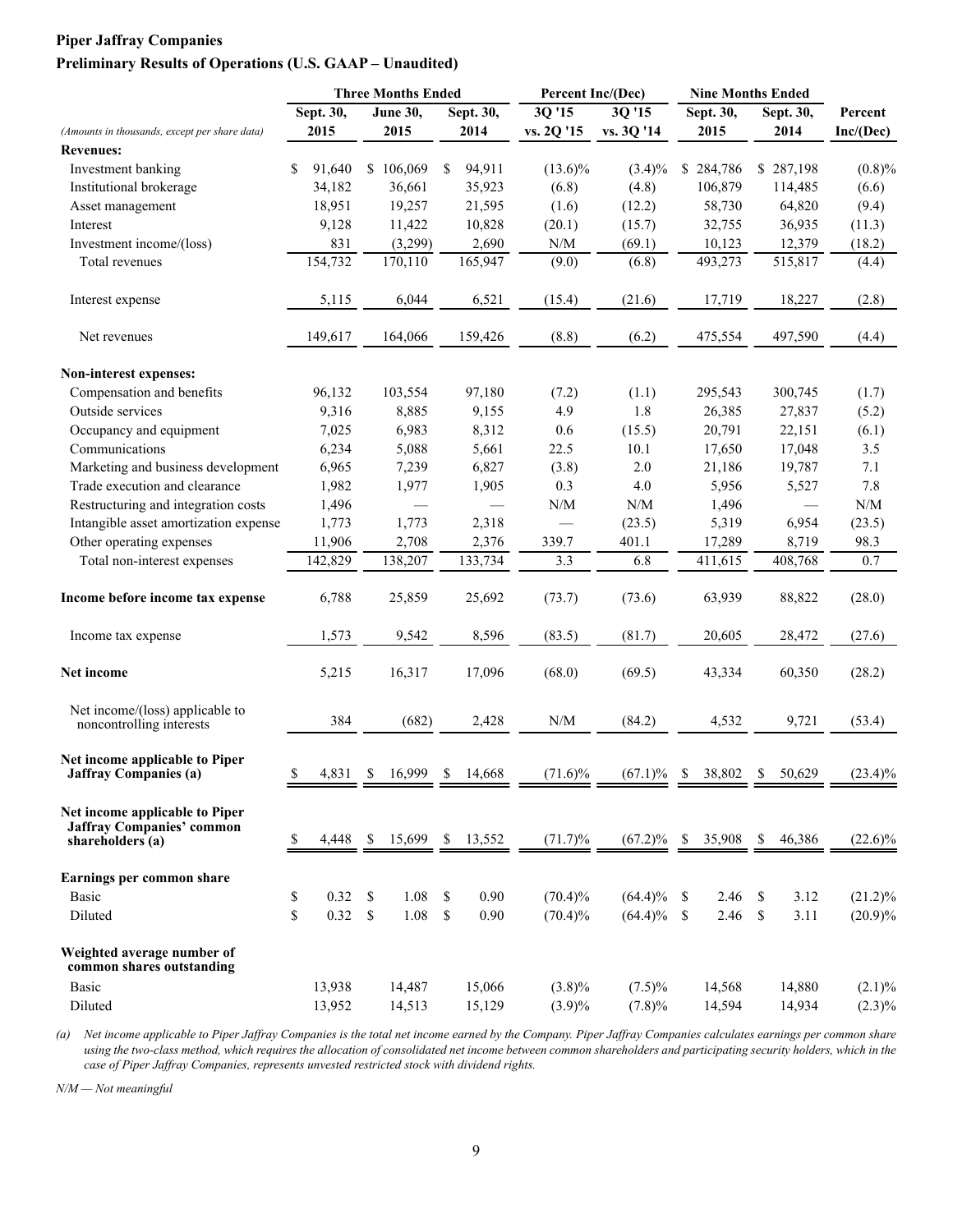## **Piper Jaffray Companies Preliminary Segment Data (U.S. GAAP – Unaudited)**

|                                                     |             | <b>Three Months Ended</b> |             | Percent Inc/(Dec)                                           |                                                             | <b>Nine Months Ended</b> |           |                                                             |  |
|-----------------------------------------------------|-------------|---------------------------|-------------|-------------------------------------------------------------|-------------------------------------------------------------|--------------------------|-----------|-------------------------------------------------------------|--|
| (Dollars in thousands)                              | Sept. 30,   | <b>June 30,</b>           | Sept. 30,   | 3Q '15                                                      | 30'15                                                       | Sept. 30,                | Sept. 30, | Percent                                                     |  |
|                                                     | 2015        | 2015                      | 2014        | vs. 2Q '15                                                  | vs. 3Q '14                                                  | 2015                     | 2014      | Inc/(Dec)                                                   |  |
| <b>Capital Markets</b><br>Investment banking        |             |                           |             |                                                             |                                                             |                          |           |                                                             |  |
| Financing                                           |             |                           |             |                                                             |                                                             |                          |           |                                                             |  |
| Equities                                            | \$24,437    | \$35,755                  | \$14,269    | $(31.7)\%$                                                  | 71.3 %                                                      | \$96,681                 | \$93,628  | 3.3 %                                                       |  |
| Debt                                                | 20,476      | 30,098                    | 14,435      | (32.0)                                                      | 41.8                                                        | 72,312                   | 48,148    | 50.2                                                        |  |
| Advisory services                                   | 46,958      | 40,139                    | 66,320      | 17.0                                                        | (29.2)                                                      | 116,363                  | 145,743   | (20.2)                                                      |  |
| Total investment banking                            | 91,871      | 105,992                   | 95,024      | (13.3)                                                      | (3.3)                                                       | 285,356                  | 287,519   | (0.8)                                                       |  |
|                                                     |             |                           |             |                                                             |                                                             |                          |           |                                                             |  |
| Institutional sales and trading                     |             |                           |             |                                                             |                                                             |                          |           |                                                             |  |
| Equities                                            | 20,026      | 20,407                    | 16,711      | (1.9)                                                       | 19.8                                                        | 59,338                   | 59,337    |                                                             |  |
| Fixed income                                        | 18,259      | 20,482                    | 22,737      | (10.9)                                                      | (19.7)                                                      | 59,958                   | 69,060    | (13.2)                                                      |  |
| Total institutional sales and trading               | 38,285      | 40,889                    | 39,448      | (6.4)                                                       | (2.9)                                                       | 119,296                  | 128,397   | (7.1)                                                       |  |
| Management and performance fees                     | 1,898       | 621                       | 1,387       | 205.6                                                       | 36.8                                                        | 3,926                    | 4,512     | (13.0)                                                      |  |
| Investment income                                   | 7,274       | 215                       | 5,224       | N/M                                                         | 39.2                                                        | 22,194                   | 20,600    | 7.7                                                         |  |
|                                                     |             |                           |             |                                                             |                                                             |                          |           |                                                             |  |
| Long-term financing expenses                        | (1,668)     | (1, 553)                  | (1,613)     | $7.4\,$                                                     | 3.4                                                         | (4,781)                  | (5,058)   | (5.5)                                                       |  |
| Net revenues                                        | 137,660     | 146,164                   | 139,470     | (5.8)                                                       | (1.3)                                                       | 425,991                  | 435,970   | (2.3)                                                       |  |
| Operating expenses                                  | 129,224     | 123,687                   | 119,001     | 4.5                                                         | 8.6                                                         | 369,114                  | 364,622   | 1.2                                                         |  |
| Segment pre-tax operating income                    | \$8,436     | \$22,477                  | \$20,469    | $(62.5)\%$                                                  | $(58.8)\%$                                                  | \$ 56,877                | \$71,348  | $(20.3)\%$                                                  |  |
| Segment pre-tax operating margin                    | $6.1\%$     | 15.4%                     | 14.7%       |                                                             |                                                             | 13.4%                    | 16.4%     |                                                             |  |
| <b>Asset Management</b>                             |             |                           |             |                                                             |                                                             |                          |           |                                                             |  |
| Management and performance fees                     |             |                           |             |                                                             |                                                             |                          |           |                                                             |  |
| Management fees                                     | \$17,053    | \$18,436                  | \$19,738    | $(7.5)\%$                                                   | $(13.6)\%$                                                  | \$ 54,596                | \$59,474  | $(8.2)\%$                                                   |  |
| Performance fees                                    |             | 200                       | 470         | $\ensuremath{\text{N}}\xspace/\ensuremath{\text{M}}\xspace$ | $\ensuremath{\text{N}}\xspace/\ensuremath{\text{M}}\xspace$ | 208                      | 834       | (75.1)                                                      |  |
| Total management and                                |             |                           |             |                                                             |                                                             |                          |           |                                                             |  |
| performance fees                                    | 17,053      | 18,636                    | 20,208      | (8.5)                                                       | (15.6)                                                      | 54,804                   | 60,308    | (9.1)                                                       |  |
| Investment income/(loss)                            | (5,096)     | (734)                     | (252)       | 594.3                                                       | N/M                                                         | (5,241)                  | 1,312     | $\ensuremath{\text{N}}\xspace/\ensuremath{\text{M}}\xspace$ |  |
| Net revenues                                        | 11,957      | 17,902                    | 19,956      | (33.2)                                                      | (40.1)                                                      | 49,563                   | 61,620    | (19.6)                                                      |  |
| Operating expenses                                  | 13,605      | 14,520                    | 14,733      | (6.3)                                                       | (7.7)                                                       | 42,501                   | 44,146    | (3.7)                                                       |  |
|                                                     |             |                           |             |                                                             |                                                             |                          |           |                                                             |  |
| Segment pre-tax operating<br>$income/(\text{loss})$ | (1,648)     | 3,382<br>S.               | 5,223<br>\$ | $\ensuremath{\text{N}}\xspace/\ensuremath{\text{M}}\xspace$ | $\ensuremath{\text{N}}/\ensuremath{\text{M}}$               | \$<br>7,062              | \$17,474  | $(59.6)\%$                                                  |  |
| Segment pre-tax operating margin                    | $(13.8)\%$  | 18.9%                     | 26.2%       |                                                             |                                                             | 14.2%                    | 28.4%     |                                                             |  |
| <b>Total</b>                                        |             |                           |             |                                                             |                                                             |                          |           |                                                             |  |
|                                                     |             |                           |             |                                                             |                                                             |                          |           |                                                             |  |
| Net revenues                                        | \$149,617   | \$164,066                 | \$159,426   | (8.8)%                                                      |                                                             | $(6.2)\%$ \$475,554      | \$497,590 | (4.4)%                                                      |  |
| Operating expenses                                  | 142,829     | 138,207                   | 133,734     | 3.3                                                         | 6.8                                                         | 411,615                  | 408,768   | 0.7                                                         |  |
| Pre-tax operating income                            | 6,788<br>Y. | \$25,859                  | \$25,692    | $(73.7)\%$                                                  | $(73.6)\%$                                                  | \$63,939                 | \$ 88,822 | $(28.0)\%$                                                  |  |
| Pre-tax operating margin                            | 4.5 %       | 15.8%                     | 16.1%       |                                                             |                                                             | 13.4%                    | 17.9%     |                                                             |  |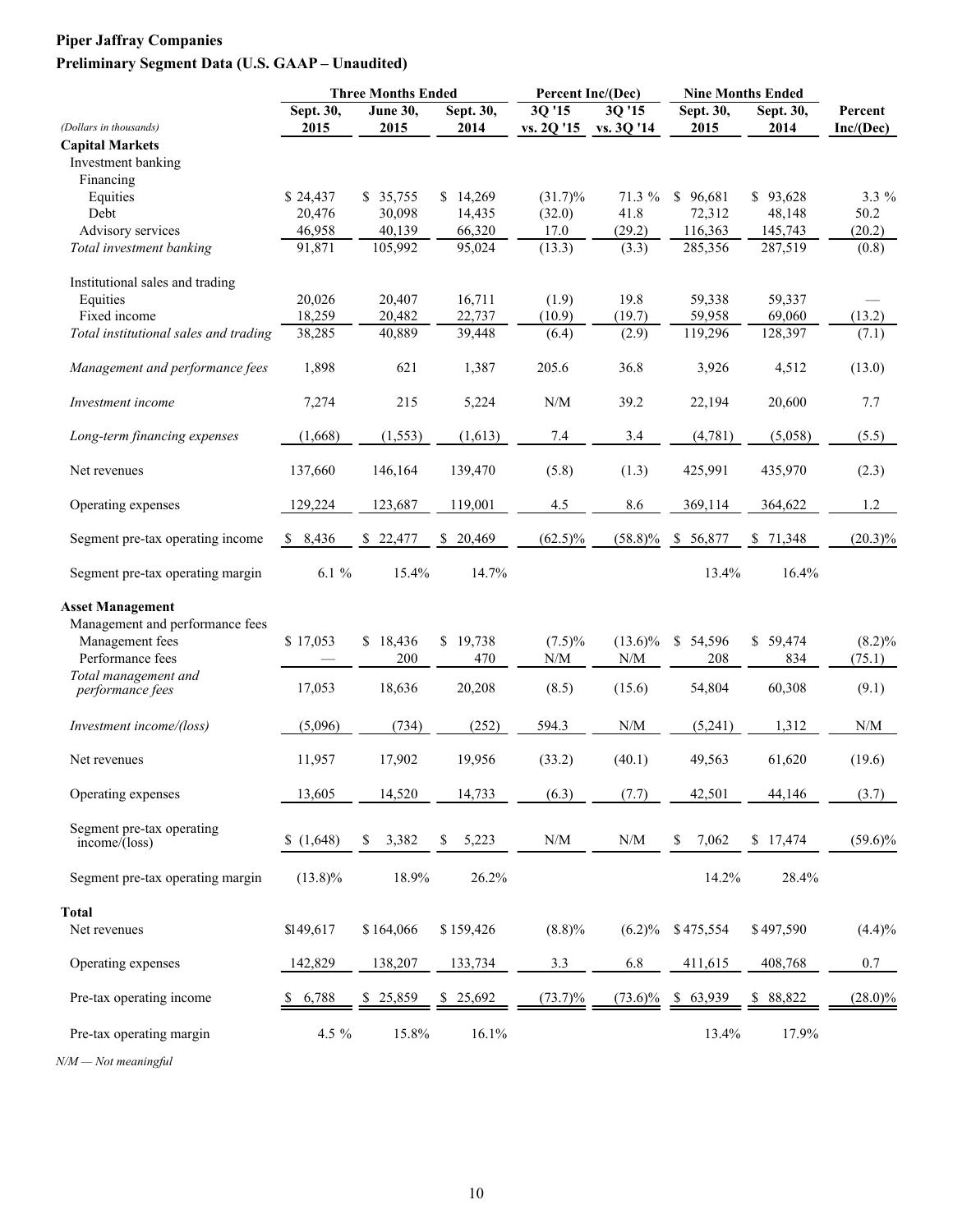#### **Preliminary Selected Summary Financial Information (Non-GAAP – Unaudited) (1)**

|                                                                                                  |              | <b>Three Months Ended</b> |              | Percent Inc/(Dec)                                           |            | <b>Nine Months Ended</b> |            |            |
|--------------------------------------------------------------------------------------------------|--------------|---------------------------|--------------|-------------------------------------------------------------|------------|--------------------------|------------|------------|
|                                                                                                  | Sept. 30,    | June 30,                  | Sept. 30,    | 3Q'15                                                       | 3Q '15     | Sept. 30,                | Sept. 30,  | Percent    |
| (Amounts in thousands, except per share data)                                                    | 2015         | 2015                      | 2014         | vs. 2Q '15                                                  | vs. 3Q '14 | 2015                     | 2014       | Inc/(Dec)  |
| <b>Revenues:</b>                                                                                 |              |                           |              |                                                             |            |                          |            |            |
| Investment banking                                                                               | \$91,640     | \$106,069                 | \$94,911     | $(13.6)\%$                                                  | $(3.4)\%$  | \$284,786                | \$287,198  | (0.8)%     |
| Institutional brokerage                                                                          | 34,182       | 36,661                    | 35,923       | (6.8)                                                       | (4.8)      | 106,879                  | 114,485    | (6.6)      |
| Asset management                                                                                 | 18,951       | 19,257                    | 21,595       | (1.6)                                                       | (12.2)     | 58,730                   | 64,820     | (9.4)      |
| Interest                                                                                         | 7,885        | 8,114                     | 8,028        | (2.8)                                                       | (1.8)      | 25,244                   | 27,835     | (9.3)      |
| Investment income/(loss)                                                                         | 631          | (1, 151)                  | 859          | $\ensuremath{\text{N}}\xspace/\ensuremath{\text{M}}\xspace$ | (26.5)     | 7,932                    | 5,106      | 55.3       |
| Total revenues                                                                                   | 153,289      | 168,950                   | 161,316      | (9.3)                                                       | (5.0)      | 483,571                  | 499,444    | (3.2)      |
| Interest expense                                                                                 | 4,895        | 5,071                     | 5,466        | (3.5)                                                       | (10.4)     | 15,559                   | 15,399     | 1.0        |
| Adjusted net revenues (2)                                                                        | \$148,394    | \$163,879                 | \$155,850    | $(9.4)\%$                                                   | (4.8)%     | \$468,012                | \$484,045  | $(3.3)\%$  |
| Non-interest expenses:                                                                           |              |                           |              |                                                             |            |                          |            |            |
| Adjusted compensation and<br>benefits $(3)$                                                      | \$95,442     | \$102.650                 | \$95,869     | $(7.0)\%$                                                   | $(0.4)\%$  | \$292,698                | \$296,729  | $(1.4)\%$  |
| Ratio of adjusted compensation and<br>benefits to adjusted net revenues                          | 64.3%        | 62.6%                     | 61.5%        |                                                             |            | 62.5%                    | 61.3%      |            |
| Adjusted non-compensation<br>expenses $(4)$                                                      | 42,589       | 32,011<br>S               | 33,088<br>S. | 33.0 %                                                      | 28.7 %     | \$106,247                | 97,245     | 9.3 %      |
| Ratio of adjusted non-compensation<br>expenses to adjusted net revenues                          | 28.7%        | 19.5%                     | 21.2%        |                                                             |            | 22.7%                    | 20.1%      |            |
| <b>Adjusted income:</b>                                                                          |              |                           |              |                                                             |            |                          |            |            |
| Adjusted income before adjusted<br>income tax expense (5)                                        | \$<br>10,363 | \$29,218                  | \$26,893     | $(64.5)\%$                                                  | $(61.5)\%$ | \$69,067                 | \$90,071   | $(23.3)\%$ |
| Adjusted operating margin (6)                                                                    | 7.0%         | 17.8%                     | 17.3%        |                                                             |            | 14.8%                    | 18.6%      |            |
| Adjusted income tax expense (7)                                                                  | 3,113        | 10,584                    | 10,008       | (70.6)                                                      | (68.9)     | 24,364                   | 32,657     | (25.4)     |
| Adjusted net income (8)                                                                          | 7,250        | 18,634                    | 16,885<br>S. | $(61.1)\%$                                                  | $(57.1)\%$ | 44,703<br>S.             | \$57,414   | $(22.1)\%$ |
| Effective tax rate (9)                                                                           | 30.0%        | 36.2%                     | 37.2%        |                                                             |            | 35.3%                    | 36.3%      |            |
| Adjusted net income applicable to<br><b>Piper Jaffray Companies'</b><br>common shareholders (10) | \$<br>6,676  | \$17,209                  | \$15,600     | $(61.2)\%$                                                  | $(57.2)\%$ | \$41,369                 | \$52,602   | $(21.4)\%$ |
| Adjusted earnings per diluted<br>common share                                                    | \$<br>0.48   | 1.19<br>\$                | 1.03<br>\$   | $(59.7)\%$                                                  | $(53.4)\%$ | 2.83<br>- \$             | 3.52<br>\$ | $(19.6)\%$ |
| Weighted average number of<br>common shares outstanding<br>Diluted                               | 13,952       | 14,513                    | 15,129       | $(3.9)\%$                                                   | $(7.8)\%$  | 14,594                   | 14,934     | $(2.3)\%$  |

*This presentation includes non-GAAP measures. The non-GAAP measures are not meant to be considered in isolation or as a substitute for the corresponding U.S. GAAP measures, and should be read only in conjunction with our consolidated financial statements prepared in accordance with U.S. GAAP. For a detailed explanation of the adjustments made to the corresponding U.S. GAAP measures, see "Reconciliation of U.S. GAAP to Selected Summary Financial Information."*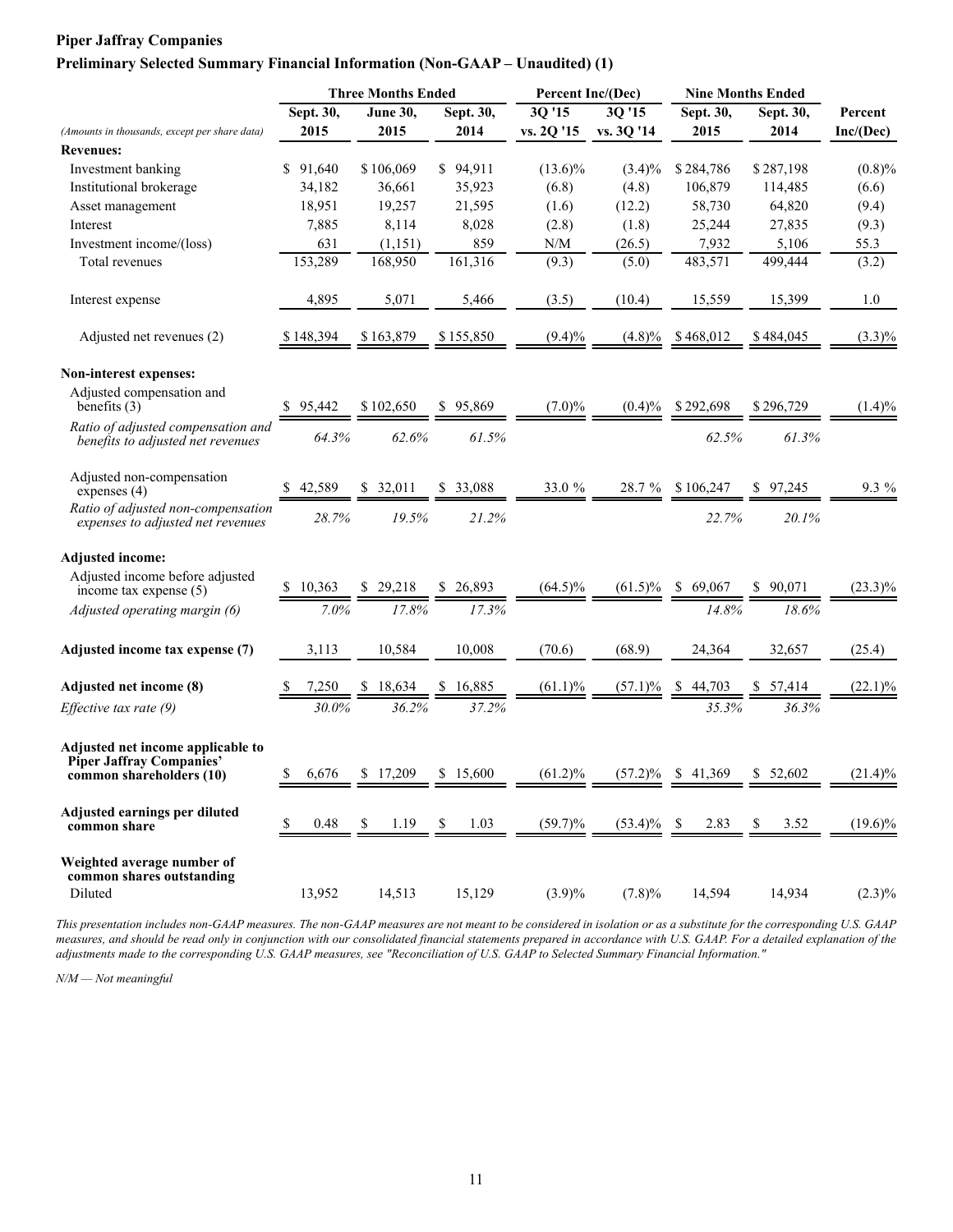#### **Preliminary Adjusted Segment Data (Non-GAAP – Unaudited)**

|                                                            |                   | <b>Three Months Ended</b> |                        | Percent Inc/(Dec)                                           |                                                             |                   | <b>Nine Months Ended</b> |                                                             |
|------------------------------------------------------------|-------------------|---------------------------|------------------------|-------------------------------------------------------------|-------------------------------------------------------------|-------------------|--------------------------|-------------------------------------------------------------|
| (Dollars in thousands)                                     | Sept. 30,<br>2015 | <b>June 30,</b><br>2015   | Sept. 30,<br>2014      | 3Q '15                                                      | 3Q '15<br>vs. 20 '15 vs. 30 '14                             | Sept. 30,<br>2015 | Sept. 30,<br>2014        | Percent<br>Inc/(Dec)                                        |
| <b>Capital Markets</b>                                     |                   |                           |                        |                                                             |                                                             |                   |                          |                                                             |
| Investment banking                                         |                   |                           |                        |                                                             |                                                             |                   |                          |                                                             |
| Financing                                                  |                   |                           |                        |                                                             |                                                             |                   |                          |                                                             |
| Equities                                                   | \$24,437          | \$35,755                  | \$14,269               | $(31.7)\%$                                                  | 71.3 %                                                      | \$96,681          | \$93,628                 | 3.3 %                                                       |
| Debt                                                       | 20,476            | 30,098                    | 14,435                 | (32.0)                                                      | 41.8                                                        | 72,312            | 48,148                   | 50.2                                                        |
| Advisory services                                          | 46,958            | 40,139                    | 66,320                 | 17.0                                                        | (29.2)                                                      | 116,363           | 145,743                  | (20.2)                                                      |
| Total investment banking                                   | 91,871            | 105,992                   | 95,024                 | (13.3)                                                      | (3.3)                                                       | 285,356           | 287,519                  | (0.8)                                                       |
| Institutional sales and trading                            |                   |                           |                        |                                                             |                                                             |                   |                          |                                                             |
| Equities                                                   | 20,026            | 20,407                    | 16,711                 | (1.9)                                                       | 19.8                                                        | 59,338            | 59,337                   |                                                             |
| Fixed income                                               | 18,259            | 20,482                    | 22,737                 | (10.9)                                                      | (19.7)                                                      | 59,958            | 69,060                   | (13.2)                                                      |
| Total institutional sales and trading                      | 38,285            | 40,889                    | 39,448                 | (6.4)                                                       | (2.9)                                                       | 119,296           | 128,397                  | (7.1)                                                       |
| Management and performance fees                            | 1,898             | 621                       | 1,387                  | 205.6                                                       | 36.8                                                        | 3,926             | 4,512                    | (13.0)                                                      |
| Investment income                                          | 6,051             | $28\,$                    | 1,648                  | N/M                                                         | 267.2                                                       | 14,652            | 7,055                    | 107.7                                                       |
| Long-term financing expenses                               | (1,668)           | (1, 553)                  | (1,613)                | 7.4                                                         | 3.4                                                         | (4,781)           | (5,058)                  | (5.5)                                                       |
| Adjusted net revenues (2)                                  | 136,437           | 145,977                   | 135,894                | (6.5)                                                       | 0.4                                                         | 418,449           | 422,425                  | (0.9)                                                       |
| Adjusted operating expenses (12)                           | 125,936           | 121,651                   | 116,120                | 3.5                                                         | 8.5                                                         | 361,188           | 355,516                  | 1.6                                                         |
| Adjusted segment pre-tax operating<br>income $(5)$         | \$10,501          | \$24,326                  | \$19,774               | $(56.8)\%$                                                  | $(46.9)\%$                                                  | \$57,261          | \$66,909                 | $(14.4)\%$                                                  |
|                                                            |                   |                           |                        |                                                             |                                                             |                   |                          |                                                             |
| Adjusted segment pre-tax operating<br>margin $(6)$         | $7.7\%$           | 16.7%                     | 14.6%                  |                                                             |                                                             | 13.7%             | 15.8%                    |                                                             |
| <b>Asset Management</b>                                    |                   |                           |                        |                                                             |                                                             |                   |                          |                                                             |
| Management and performance fees                            |                   |                           |                        |                                                             |                                                             |                   |                          |                                                             |
| Management fees                                            | \$17,053          | \$18,436                  | \$19,738               | $(7.5)\%$                                                   | $(13.6)\%$                                                  | \$54,596          | \$59,474                 | $(8.2)\%$                                                   |
| Performance fees                                           |                   | 200                       | 470                    | $\ensuremath{\text{N}}\xspace/\ensuremath{\text{M}}\xspace$ | $\ensuremath{\text{N}}/\ensuremath{\text{M}}$               | 208               | 834                      | (75.1)                                                      |
| Total management and                                       |                   |                           |                        |                                                             |                                                             |                   |                          |                                                             |
| performance fees                                           | 17,053            | 18,636                    | 20,208                 | (8.5)                                                       | (15.6)                                                      | 54,804            | 60,308                   | (9.1)                                                       |
| Investment income/(loss)                                   | (5,096)           | (734)                     | (252)                  | 594.3                                                       | $\ensuremath{\text{N}}\xspace/\ensuremath{\text{M}}\xspace$ | (5,241)           | 1,312                    | $\ensuremath{\text{N}}\xspace/\ensuremath{\text{M}}\xspace$ |
| Net revenues                                               | 11,957            | 17,902                    | 19,956                 | (33.2)                                                      | (40.1)                                                      | 49,563            | 61,620                   | (19.6)                                                      |
| Adjusted operating expenses (13)                           | 12,095            | 13,010                    | 12,837                 | (7.0)                                                       | (5.8)                                                       | 37,757            | 38,458                   | (1.8)                                                       |
|                                                            |                   |                           |                        |                                                             |                                                             |                   |                          |                                                             |
| Adjusted segment pre-tax operating<br>income/(loss) $(13)$ | \$<br>(138)       | 4,892<br>\$               | \$<br>7,119            | $\ensuremath{\text{N}}\xspace/\ensuremath{\text{M}}\xspace$ | N/M                                                         | \$11,806          | \$23,162                 | $(49.0)\%$                                                  |
| Adjusted segment pre-tax operating<br>margin $(6)$         | $(1.2)\%$         | 27.3%                     | 35.7%                  |                                                             |                                                             | 23.8%             | 37.6%                    |                                                             |
| <b>Total</b>                                               |                   |                           |                        |                                                             |                                                             |                   |                          |                                                             |
| Adjusted net revenues (2)                                  | \$148,394         | \$163,879                 | \$155,850              | $(9.4)\%$                                                   | $(4.8)\%$                                                   | \$468,012         | \$484,045                | $(3.3)\%$                                                   |
| Adjusted operating expenses (12)                           | 138,031           | 134,661                   | 128,957                | 2.5                                                         | 7.0                                                         | 398,945           | 393,974                  | 1.3                                                         |
| Adjusted pre-tax operating<br>income $(5)$                 | \$10,363          | \$29,218                  | 26,893<br>$\mathbb{S}$ | $(64.5)\%$                                                  | $(61.5)\%$                                                  | \$69,067          | \$90,071                 | $(23.3)\%$                                                  |
| Adjusted pre-tax operating<br>margin $(6)$                 | $7.0 \%$          | 17.8%                     | 17.3%                  |                                                             |                                                             | 14.8%             | 18.6%                    |                                                             |

*This presentation includes non-GAAP measures. The non-GAAP measures are not meant to be considered in isolation or as a substitute for the corresponding U.S. GAAP measures, and should be read only in conjunction with our consolidated financial statements prepared in accordance with U.S. GAAP. For a detailed explanation of the adjustments made to the corresponding U.S. GAAP measures, see "Reconciliation of U.S. GAAP to Selected Summary Financial Information."*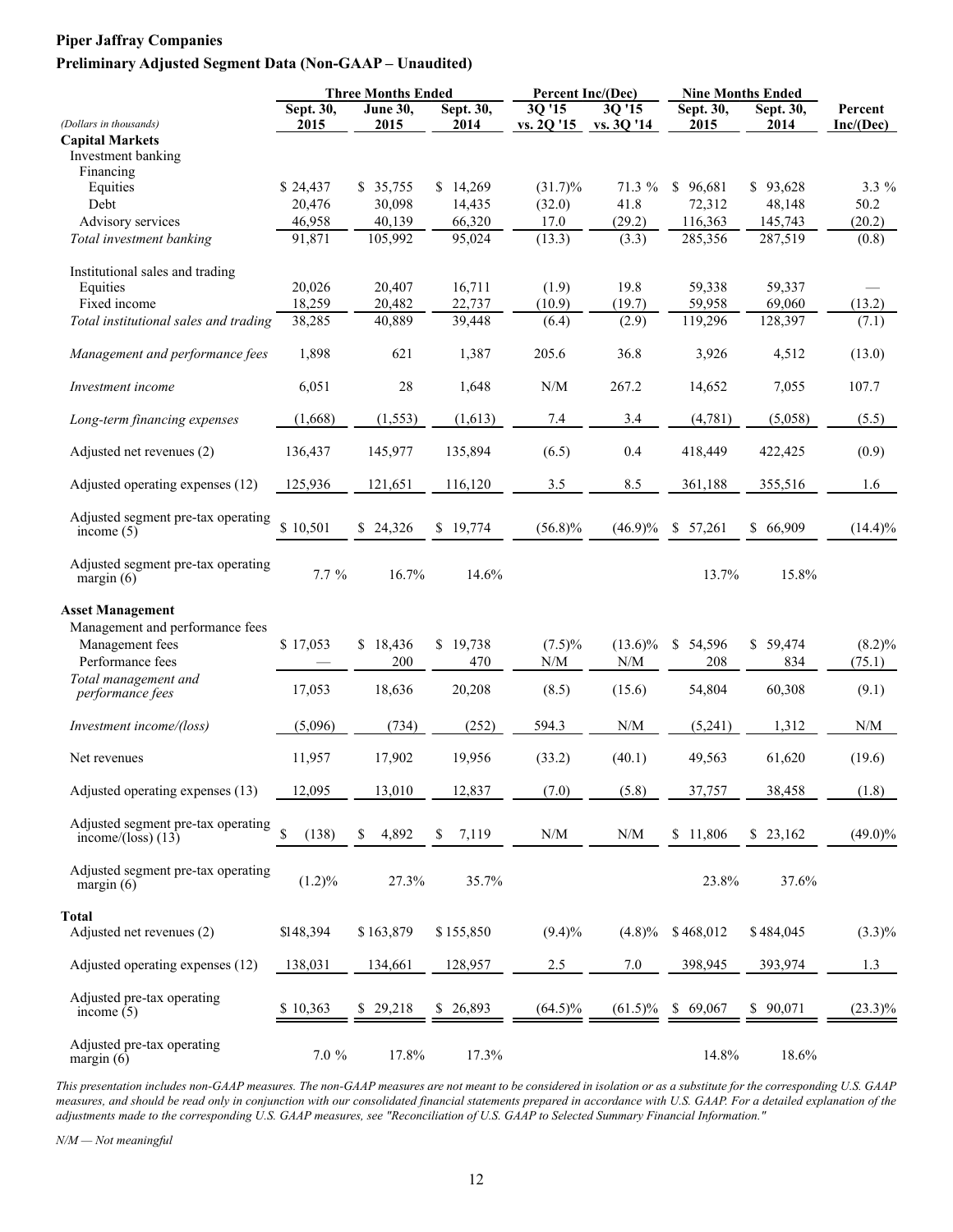## **Reconciliation of U.S. GAAP to Selected Summary Financial Information (1) (Unaudited)**

| Sept. 30,<br>Sept. 30,<br>June 30,<br>Sept. 30,<br>Sept. 30,<br>2015<br>(Amounts in thousands, except per share data)<br>2015<br>2014<br>2015<br>2014<br><b>Net revenues:</b><br>Net revenues – U.S. GAAP basis<br>\$<br>149,617<br>164,066<br>159,426<br>\$<br>475,554<br>497,590<br>\$<br>S<br>Adjustments:<br>Revenue related to noncontrolling interests (11)<br>(1,223)<br>(187)<br>(3,576)<br>(7, 542)<br>(13, 545)<br>148,394<br>\$<br>163,879<br>155,850<br>468,012<br>\$<br>\$<br>\$<br>484,045<br>Adjusted net revenues<br>S<br><b>Compensation and benefits:</b><br>Compensation and benefits - U.S. GAAP basis<br>\$<br>\$<br>96,132<br>\$<br>103,554<br>97,180<br>\$<br>295,543<br>300,745<br>S<br>Adjustments:<br>Compensation from acquisition-related agreements<br>(690)<br>(1,311)<br>(2, 845)<br>(4,016)<br>(904)<br>Adjusted compensation and benefits<br>\$<br>102,650<br>\$<br>292,698<br>296,729<br>S<br>95,442<br>95,869<br>\$<br>S<br>Non-compensation expenses:<br>Non-compensation expenses - U.S. GAAP basis<br>\$<br>46,697<br>\$<br>\$<br>108,023<br>34,653<br>36,554<br>\$<br>116,072<br>Adjustments:<br>Non-compensation expenses related to noncontrolling<br>(839)<br>(869)<br>(1, 148)<br>(3,010)<br>(3,824)<br>interests $(11)$<br>Restructuring and integration costs<br>(1,496)<br>(1, 496)<br>Amortization of intangible assets related to acquisitions<br>(1,773)<br>(1,773)<br>(2,318)<br>(5,319)<br>(6,954)<br>$\mathbb{S}$<br>42,589<br>32,011<br>33,088<br>Adjusted non-compensation expenses<br>\$<br>\$<br>106,247<br>97,245<br>Income before income tax expense:<br>Income before income tax expense - U.S. GAAP basis<br>\$<br>6,788<br>\$<br>25,859<br>63,939<br>88,822<br>\$<br>25,692<br>\$<br>\$<br>Adjustments:<br>Revenue related to noncontrolling interests (11)<br>(1,223)<br>(3,576)<br>(7, 542)<br>(13, 545)<br>(187)<br>Expenses related to noncontrolling interests (11)<br>839<br>3,010<br>869<br>1,148<br>3,824<br>Compensation from acquisition-related agreements<br>690<br>904<br>1,311<br>2,845<br>4,016<br>Restructuring and integration costs<br>1,496<br>1,496<br>Amortization of intangible assets related to acquisitions<br>5,319<br>1,773<br>1,773<br>2,318<br>6,954<br>10,363<br>29,218<br>90,071<br>Adjusted income before adjusted income tax expense<br>\$<br>S<br>26,893<br>69,067<br>S<br>Income tax expense:<br>\$<br>1,573<br>\$<br>9,542<br>\$<br>Income tax expense - U.S. GAAP basis<br>8,596<br>\$<br>20,605<br>28,472<br>S<br>Tax effect of adjustments:<br>Compensation from acquisition-related agreements<br>268<br>352<br>510<br>1,107<br>1,562<br>582<br>582<br>Restructuring and integration costs<br>902<br>Amortization of intangible assets related to acquisitions<br>690<br>690<br>2,070<br>2,623<br>${\mathbb S}$<br>$\mathbb S$<br>Adjusted income tax expense<br>10,584<br>10,008<br>\$<br>24,364<br>32,657<br>3,113<br>\$<br>\$<br>Net income applicable to Piper Jaffray Companies:<br>Net income applicable to Piper Jaffray Companies - U.S.<br>\$<br>4,831<br>\$<br>16,999<br>\$<br>14,668<br>\$<br>38,802<br>\$<br>50,629<br><b>GAAP</b> basis<br>Adjustments:<br>Compensation from acquisition-related agreements<br>422<br>801<br>1,738<br>552<br>2,454<br>Restructuring and integration costs<br>914<br>914<br>Amortization of intangible assets related to acquisitions<br>1,083<br>1,083<br>1,416<br>3,249<br>4,331<br>Adjusted net income<br>7,250<br>$\mathbb S$<br>$\mathbb{S}$<br>16,885<br>\$<br>18,634<br>\$<br>44,703<br>57,414<br>\$ |  |  | <b>Three Months Ended</b> |  | <b>Nine Months Ended</b> |  |  |  |
|--------------------------------------------------------------------------------------------------------------------------------------------------------------------------------------------------------------------------------------------------------------------------------------------------------------------------------------------------------------------------------------------------------------------------------------------------------------------------------------------------------------------------------------------------------------------------------------------------------------------------------------------------------------------------------------------------------------------------------------------------------------------------------------------------------------------------------------------------------------------------------------------------------------------------------------------------------------------------------------------------------------------------------------------------------------------------------------------------------------------------------------------------------------------------------------------------------------------------------------------------------------------------------------------------------------------------------------------------------------------------------------------------------------------------------------------------------------------------------------------------------------------------------------------------------------------------------------------------------------------------------------------------------------------------------------------------------------------------------------------------------------------------------------------------------------------------------------------------------------------------------------------------------------------------------------------------------------------------------------------------------------------------------------------------------------------------------------------------------------------------------------------------------------------------------------------------------------------------------------------------------------------------------------------------------------------------------------------------------------------------------------------------------------------------------------------------------------------------------------------------------------------------------------------------------------------------------------------------------------------------------------------------------------------------------------------------------------------------------------------------------------------------------------------------------------------------------------------------------------------------------------------------------------------------------------------------------------------------------------------------------------------------------------------------------------------------------------------------------------------------------------------------------------------------------------------------------------------------------------------------------------------------------------------------------------------------------------------------------------------------------------------------------------------------------------------------------------------------------------------------------------------------------------------------------------|--|--|---------------------------|--|--------------------------|--|--|--|
|                                                                                                                                                                                                                                                                                                                                                                                                                                                                                                                                                                                                                                                                                                                                                                                                                                                                                                                                                                                                                                                                                                                                                                                                                                                                                                                                                                                                                                                                                                                                                                                                                                                                                                                                                                                                                                                                                                                                                                                                                                                                                                                                                                                                                                                                                                                                                                                                                                                                                                                                                                                                                                                                                                                                                                                                                                                                                                                                                                                                                                                                                                                                                                                                                                                                                                                                                                                                                                                                                                                                                              |  |  |                           |  |                          |  |  |  |
|                                                                                                                                                                                                                                                                                                                                                                                                                                                                                                                                                                                                                                                                                                                                                                                                                                                                                                                                                                                                                                                                                                                                                                                                                                                                                                                                                                                                                                                                                                                                                                                                                                                                                                                                                                                                                                                                                                                                                                                                                                                                                                                                                                                                                                                                                                                                                                                                                                                                                                                                                                                                                                                                                                                                                                                                                                                                                                                                                                                                                                                                                                                                                                                                                                                                                                                                                                                                                                                                                                                                                              |  |  |                           |  |                          |  |  |  |
|                                                                                                                                                                                                                                                                                                                                                                                                                                                                                                                                                                                                                                                                                                                                                                                                                                                                                                                                                                                                                                                                                                                                                                                                                                                                                                                                                                                                                                                                                                                                                                                                                                                                                                                                                                                                                                                                                                                                                                                                                                                                                                                                                                                                                                                                                                                                                                                                                                                                                                                                                                                                                                                                                                                                                                                                                                                                                                                                                                                                                                                                                                                                                                                                                                                                                                                                                                                                                                                                                                                                                              |  |  |                           |  |                          |  |  |  |
|                                                                                                                                                                                                                                                                                                                                                                                                                                                                                                                                                                                                                                                                                                                                                                                                                                                                                                                                                                                                                                                                                                                                                                                                                                                                                                                                                                                                                                                                                                                                                                                                                                                                                                                                                                                                                                                                                                                                                                                                                                                                                                                                                                                                                                                                                                                                                                                                                                                                                                                                                                                                                                                                                                                                                                                                                                                                                                                                                                                                                                                                                                                                                                                                                                                                                                                                                                                                                                                                                                                                                              |  |  |                           |  |                          |  |  |  |
|                                                                                                                                                                                                                                                                                                                                                                                                                                                                                                                                                                                                                                                                                                                                                                                                                                                                                                                                                                                                                                                                                                                                                                                                                                                                                                                                                                                                                                                                                                                                                                                                                                                                                                                                                                                                                                                                                                                                                                                                                                                                                                                                                                                                                                                                                                                                                                                                                                                                                                                                                                                                                                                                                                                                                                                                                                                                                                                                                                                                                                                                                                                                                                                                                                                                                                                                                                                                                                                                                                                                                              |  |  |                           |  |                          |  |  |  |
|                                                                                                                                                                                                                                                                                                                                                                                                                                                                                                                                                                                                                                                                                                                                                                                                                                                                                                                                                                                                                                                                                                                                                                                                                                                                                                                                                                                                                                                                                                                                                                                                                                                                                                                                                                                                                                                                                                                                                                                                                                                                                                                                                                                                                                                                                                                                                                                                                                                                                                                                                                                                                                                                                                                                                                                                                                                                                                                                                                                                                                                                                                                                                                                                                                                                                                                                                                                                                                                                                                                                                              |  |  |                           |  |                          |  |  |  |
|                                                                                                                                                                                                                                                                                                                                                                                                                                                                                                                                                                                                                                                                                                                                                                                                                                                                                                                                                                                                                                                                                                                                                                                                                                                                                                                                                                                                                                                                                                                                                                                                                                                                                                                                                                                                                                                                                                                                                                                                                                                                                                                                                                                                                                                                                                                                                                                                                                                                                                                                                                                                                                                                                                                                                                                                                                                                                                                                                                                                                                                                                                                                                                                                                                                                                                                                                                                                                                                                                                                                                              |  |  |                           |  |                          |  |  |  |
|                                                                                                                                                                                                                                                                                                                                                                                                                                                                                                                                                                                                                                                                                                                                                                                                                                                                                                                                                                                                                                                                                                                                                                                                                                                                                                                                                                                                                                                                                                                                                                                                                                                                                                                                                                                                                                                                                                                                                                                                                                                                                                                                                                                                                                                                                                                                                                                                                                                                                                                                                                                                                                                                                                                                                                                                                                                                                                                                                                                                                                                                                                                                                                                                                                                                                                                                                                                                                                                                                                                                                              |  |  |                           |  |                          |  |  |  |
|                                                                                                                                                                                                                                                                                                                                                                                                                                                                                                                                                                                                                                                                                                                                                                                                                                                                                                                                                                                                                                                                                                                                                                                                                                                                                                                                                                                                                                                                                                                                                                                                                                                                                                                                                                                                                                                                                                                                                                                                                                                                                                                                                                                                                                                                                                                                                                                                                                                                                                                                                                                                                                                                                                                                                                                                                                                                                                                                                                                                                                                                                                                                                                                                                                                                                                                                                                                                                                                                                                                                                              |  |  |                           |  |                          |  |  |  |
|                                                                                                                                                                                                                                                                                                                                                                                                                                                                                                                                                                                                                                                                                                                                                                                                                                                                                                                                                                                                                                                                                                                                                                                                                                                                                                                                                                                                                                                                                                                                                                                                                                                                                                                                                                                                                                                                                                                                                                                                                                                                                                                                                                                                                                                                                                                                                                                                                                                                                                                                                                                                                                                                                                                                                                                                                                                                                                                                                                                                                                                                                                                                                                                                                                                                                                                                                                                                                                                                                                                                                              |  |  |                           |  |                          |  |  |  |
|                                                                                                                                                                                                                                                                                                                                                                                                                                                                                                                                                                                                                                                                                                                                                                                                                                                                                                                                                                                                                                                                                                                                                                                                                                                                                                                                                                                                                                                                                                                                                                                                                                                                                                                                                                                                                                                                                                                                                                                                                                                                                                                                                                                                                                                                                                                                                                                                                                                                                                                                                                                                                                                                                                                                                                                                                                                                                                                                                                                                                                                                                                                                                                                                                                                                                                                                                                                                                                                                                                                                                              |  |  |                           |  |                          |  |  |  |
|                                                                                                                                                                                                                                                                                                                                                                                                                                                                                                                                                                                                                                                                                                                                                                                                                                                                                                                                                                                                                                                                                                                                                                                                                                                                                                                                                                                                                                                                                                                                                                                                                                                                                                                                                                                                                                                                                                                                                                                                                                                                                                                                                                                                                                                                                                                                                                                                                                                                                                                                                                                                                                                                                                                                                                                                                                                                                                                                                                                                                                                                                                                                                                                                                                                                                                                                                                                                                                                                                                                                                              |  |  |                           |  |                          |  |  |  |
|                                                                                                                                                                                                                                                                                                                                                                                                                                                                                                                                                                                                                                                                                                                                                                                                                                                                                                                                                                                                                                                                                                                                                                                                                                                                                                                                                                                                                                                                                                                                                                                                                                                                                                                                                                                                                                                                                                                                                                                                                                                                                                                                                                                                                                                                                                                                                                                                                                                                                                                                                                                                                                                                                                                                                                                                                                                                                                                                                                                                                                                                                                                                                                                                                                                                                                                                                                                                                                                                                                                                                              |  |  |                           |  |                          |  |  |  |
|                                                                                                                                                                                                                                                                                                                                                                                                                                                                                                                                                                                                                                                                                                                                                                                                                                                                                                                                                                                                                                                                                                                                                                                                                                                                                                                                                                                                                                                                                                                                                                                                                                                                                                                                                                                                                                                                                                                                                                                                                                                                                                                                                                                                                                                                                                                                                                                                                                                                                                                                                                                                                                                                                                                                                                                                                                                                                                                                                                                                                                                                                                                                                                                                                                                                                                                                                                                                                                                                                                                                                              |  |  |                           |  |                          |  |  |  |
|                                                                                                                                                                                                                                                                                                                                                                                                                                                                                                                                                                                                                                                                                                                                                                                                                                                                                                                                                                                                                                                                                                                                                                                                                                                                                                                                                                                                                                                                                                                                                                                                                                                                                                                                                                                                                                                                                                                                                                                                                                                                                                                                                                                                                                                                                                                                                                                                                                                                                                                                                                                                                                                                                                                                                                                                                                                                                                                                                                                                                                                                                                                                                                                                                                                                                                                                                                                                                                                                                                                                                              |  |  |                           |  |                          |  |  |  |
|                                                                                                                                                                                                                                                                                                                                                                                                                                                                                                                                                                                                                                                                                                                                                                                                                                                                                                                                                                                                                                                                                                                                                                                                                                                                                                                                                                                                                                                                                                                                                                                                                                                                                                                                                                                                                                                                                                                                                                                                                                                                                                                                                                                                                                                                                                                                                                                                                                                                                                                                                                                                                                                                                                                                                                                                                                                                                                                                                                                                                                                                                                                                                                                                                                                                                                                                                                                                                                                                                                                                                              |  |  |                           |  |                          |  |  |  |
|                                                                                                                                                                                                                                                                                                                                                                                                                                                                                                                                                                                                                                                                                                                                                                                                                                                                                                                                                                                                                                                                                                                                                                                                                                                                                                                                                                                                                                                                                                                                                                                                                                                                                                                                                                                                                                                                                                                                                                                                                                                                                                                                                                                                                                                                                                                                                                                                                                                                                                                                                                                                                                                                                                                                                                                                                                                                                                                                                                                                                                                                                                                                                                                                                                                                                                                                                                                                                                                                                                                                                              |  |  |                           |  |                          |  |  |  |
|                                                                                                                                                                                                                                                                                                                                                                                                                                                                                                                                                                                                                                                                                                                                                                                                                                                                                                                                                                                                                                                                                                                                                                                                                                                                                                                                                                                                                                                                                                                                                                                                                                                                                                                                                                                                                                                                                                                                                                                                                                                                                                                                                                                                                                                                                                                                                                                                                                                                                                                                                                                                                                                                                                                                                                                                                                                                                                                                                                                                                                                                                                                                                                                                                                                                                                                                                                                                                                                                                                                                                              |  |  |                           |  |                          |  |  |  |
|                                                                                                                                                                                                                                                                                                                                                                                                                                                                                                                                                                                                                                                                                                                                                                                                                                                                                                                                                                                                                                                                                                                                                                                                                                                                                                                                                                                                                                                                                                                                                                                                                                                                                                                                                                                                                                                                                                                                                                                                                                                                                                                                                                                                                                                                                                                                                                                                                                                                                                                                                                                                                                                                                                                                                                                                                                                                                                                                                                                                                                                                                                                                                                                                                                                                                                                                                                                                                                                                                                                                                              |  |  |                           |  |                          |  |  |  |
|                                                                                                                                                                                                                                                                                                                                                                                                                                                                                                                                                                                                                                                                                                                                                                                                                                                                                                                                                                                                                                                                                                                                                                                                                                                                                                                                                                                                                                                                                                                                                                                                                                                                                                                                                                                                                                                                                                                                                                                                                                                                                                                                                                                                                                                                                                                                                                                                                                                                                                                                                                                                                                                                                                                                                                                                                                                                                                                                                                                                                                                                                                                                                                                                                                                                                                                                                                                                                                                                                                                                                              |  |  |                           |  |                          |  |  |  |
|                                                                                                                                                                                                                                                                                                                                                                                                                                                                                                                                                                                                                                                                                                                                                                                                                                                                                                                                                                                                                                                                                                                                                                                                                                                                                                                                                                                                                                                                                                                                                                                                                                                                                                                                                                                                                                                                                                                                                                                                                                                                                                                                                                                                                                                                                                                                                                                                                                                                                                                                                                                                                                                                                                                                                                                                                                                                                                                                                                                                                                                                                                                                                                                                                                                                                                                                                                                                                                                                                                                                                              |  |  |                           |  |                          |  |  |  |
|                                                                                                                                                                                                                                                                                                                                                                                                                                                                                                                                                                                                                                                                                                                                                                                                                                                                                                                                                                                                                                                                                                                                                                                                                                                                                                                                                                                                                                                                                                                                                                                                                                                                                                                                                                                                                                                                                                                                                                                                                                                                                                                                                                                                                                                                                                                                                                                                                                                                                                                                                                                                                                                                                                                                                                                                                                                                                                                                                                                                                                                                                                                                                                                                                                                                                                                                                                                                                                                                                                                                                              |  |  |                           |  |                          |  |  |  |
|                                                                                                                                                                                                                                                                                                                                                                                                                                                                                                                                                                                                                                                                                                                                                                                                                                                                                                                                                                                                                                                                                                                                                                                                                                                                                                                                                                                                                                                                                                                                                                                                                                                                                                                                                                                                                                                                                                                                                                                                                                                                                                                                                                                                                                                                                                                                                                                                                                                                                                                                                                                                                                                                                                                                                                                                                                                                                                                                                                                                                                                                                                                                                                                                                                                                                                                                                                                                                                                                                                                                                              |  |  |                           |  |                          |  |  |  |
|                                                                                                                                                                                                                                                                                                                                                                                                                                                                                                                                                                                                                                                                                                                                                                                                                                                                                                                                                                                                                                                                                                                                                                                                                                                                                                                                                                                                                                                                                                                                                                                                                                                                                                                                                                                                                                                                                                                                                                                                                                                                                                                                                                                                                                                                                                                                                                                                                                                                                                                                                                                                                                                                                                                                                                                                                                                                                                                                                                                                                                                                                                                                                                                                                                                                                                                                                                                                                                                                                                                                                              |  |  |                           |  |                          |  |  |  |
|                                                                                                                                                                                                                                                                                                                                                                                                                                                                                                                                                                                                                                                                                                                                                                                                                                                                                                                                                                                                                                                                                                                                                                                                                                                                                                                                                                                                                                                                                                                                                                                                                                                                                                                                                                                                                                                                                                                                                                                                                                                                                                                                                                                                                                                                                                                                                                                                                                                                                                                                                                                                                                                                                                                                                                                                                                                                                                                                                                                                                                                                                                                                                                                                                                                                                                                                                                                                                                                                                                                                                              |  |  |                           |  |                          |  |  |  |
|                                                                                                                                                                                                                                                                                                                                                                                                                                                                                                                                                                                                                                                                                                                                                                                                                                                                                                                                                                                                                                                                                                                                                                                                                                                                                                                                                                                                                                                                                                                                                                                                                                                                                                                                                                                                                                                                                                                                                                                                                                                                                                                                                                                                                                                                                                                                                                                                                                                                                                                                                                                                                                                                                                                                                                                                                                                                                                                                                                                                                                                                                                                                                                                                                                                                                                                                                                                                                                                                                                                                                              |  |  |                           |  |                          |  |  |  |
|                                                                                                                                                                                                                                                                                                                                                                                                                                                                                                                                                                                                                                                                                                                                                                                                                                                                                                                                                                                                                                                                                                                                                                                                                                                                                                                                                                                                                                                                                                                                                                                                                                                                                                                                                                                                                                                                                                                                                                                                                                                                                                                                                                                                                                                                                                                                                                                                                                                                                                                                                                                                                                                                                                                                                                                                                                                                                                                                                                                                                                                                                                                                                                                                                                                                                                                                                                                                                                                                                                                                                              |  |  |                           |  |                          |  |  |  |
|                                                                                                                                                                                                                                                                                                                                                                                                                                                                                                                                                                                                                                                                                                                                                                                                                                                                                                                                                                                                                                                                                                                                                                                                                                                                                                                                                                                                                                                                                                                                                                                                                                                                                                                                                                                                                                                                                                                                                                                                                                                                                                                                                                                                                                                                                                                                                                                                                                                                                                                                                                                                                                                                                                                                                                                                                                                                                                                                                                                                                                                                                                                                                                                                                                                                                                                                                                                                                                                                                                                                                              |  |  |                           |  |                          |  |  |  |
|                                                                                                                                                                                                                                                                                                                                                                                                                                                                                                                                                                                                                                                                                                                                                                                                                                                                                                                                                                                                                                                                                                                                                                                                                                                                                                                                                                                                                                                                                                                                                                                                                                                                                                                                                                                                                                                                                                                                                                                                                                                                                                                                                                                                                                                                                                                                                                                                                                                                                                                                                                                                                                                                                                                                                                                                                                                                                                                                                                                                                                                                                                                                                                                                                                                                                                                                                                                                                                                                                                                                                              |  |  |                           |  |                          |  |  |  |
|                                                                                                                                                                                                                                                                                                                                                                                                                                                                                                                                                                                                                                                                                                                                                                                                                                                                                                                                                                                                                                                                                                                                                                                                                                                                                                                                                                                                                                                                                                                                                                                                                                                                                                                                                                                                                                                                                                                                                                                                                                                                                                                                                                                                                                                                                                                                                                                                                                                                                                                                                                                                                                                                                                                                                                                                                                                                                                                                                                                                                                                                                                                                                                                                                                                                                                                                                                                                                                                                                                                                                              |  |  |                           |  |                          |  |  |  |
|                                                                                                                                                                                                                                                                                                                                                                                                                                                                                                                                                                                                                                                                                                                                                                                                                                                                                                                                                                                                                                                                                                                                                                                                                                                                                                                                                                                                                                                                                                                                                                                                                                                                                                                                                                                                                                                                                                                                                                                                                                                                                                                                                                                                                                                                                                                                                                                                                                                                                                                                                                                                                                                                                                                                                                                                                                                                                                                                                                                                                                                                                                                                                                                                                                                                                                                                                                                                                                                                                                                                                              |  |  |                           |  |                          |  |  |  |
|                                                                                                                                                                                                                                                                                                                                                                                                                                                                                                                                                                                                                                                                                                                                                                                                                                                                                                                                                                                                                                                                                                                                                                                                                                                                                                                                                                                                                                                                                                                                                                                                                                                                                                                                                                                                                                                                                                                                                                                                                                                                                                                                                                                                                                                                                                                                                                                                                                                                                                                                                                                                                                                                                                                                                                                                                                                                                                                                                                                                                                                                                                                                                                                                                                                                                                                                                                                                                                                                                                                                                              |  |  |                           |  |                          |  |  |  |
|                                                                                                                                                                                                                                                                                                                                                                                                                                                                                                                                                                                                                                                                                                                                                                                                                                                                                                                                                                                                                                                                                                                                                                                                                                                                                                                                                                                                                                                                                                                                                                                                                                                                                                                                                                                                                                                                                                                                                                                                                                                                                                                                                                                                                                                                                                                                                                                                                                                                                                                                                                                                                                                                                                                                                                                                                                                                                                                                                                                                                                                                                                                                                                                                                                                                                                                                                                                                                                                                                                                                                              |  |  |                           |  |                          |  |  |  |
|                                                                                                                                                                                                                                                                                                                                                                                                                                                                                                                                                                                                                                                                                                                                                                                                                                                                                                                                                                                                                                                                                                                                                                                                                                                                                                                                                                                                                                                                                                                                                                                                                                                                                                                                                                                                                                                                                                                                                                                                                                                                                                                                                                                                                                                                                                                                                                                                                                                                                                                                                                                                                                                                                                                                                                                                                                                                                                                                                                                                                                                                                                                                                                                                                                                                                                                                                                                                                                                                                                                                                              |  |  |                           |  |                          |  |  |  |
|                                                                                                                                                                                                                                                                                                                                                                                                                                                                                                                                                                                                                                                                                                                                                                                                                                                                                                                                                                                                                                                                                                                                                                                                                                                                                                                                                                                                                                                                                                                                                                                                                                                                                                                                                                                                                                                                                                                                                                                                                                                                                                                                                                                                                                                                                                                                                                                                                                                                                                                                                                                                                                                                                                                                                                                                                                                                                                                                                                                                                                                                                                                                                                                                                                                                                                                                                                                                                                                                                                                                                              |  |  |                           |  |                          |  |  |  |
|                                                                                                                                                                                                                                                                                                                                                                                                                                                                                                                                                                                                                                                                                                                                                                                                                                                                                                                                                                                                                                                                                                                                                                                                                                                                                                                                                                                                                                                                                                                                                                                                                                                                                                                                                                                                                                                                                                                                                                                                                                                                                                                                                                                                                                                                                                                                                                                                                                                                                                                                                                                                                                                                                                                                                                                                                                                                                                                                                                                                                                                                                                                                                                                                                                                                                                                                                                                                                                                                                                                                                              |  |  |                           |  |                          |  |  |  |
|                                                                                                                                                                                                                                                                                                                                                                                                                                                                                                                                                                                                                                                                                                                                                                                                                                                                                                                                                                                                                                                                                                                                                                                                                                                                                                                                                                                                                                                                                                                                                                                                                                                                                                                                                                                                                                                                                                                                                                                                                                                                                                                                                                                                                                                                                                                                                                                                                                                                                                                                                                                                                                                                                                                                                                                                                                                                                                                                                                                                                                                                                                                                                                                                                                                                                                                                                                                                                                                                                                                                                              |  |  |                           |  |                          |  |  |  |
|                                                                                                                                                                                                                                                                                                                                                                                                                                                                                                                                                                                                                                                                                                                                                                                                                                                                                                                                                                                                                                                                                                                                                                                                                                                                                                                                                                                                                                                                                                                                                                                                                                                                                                                                                                                                                                                                                                                                                                                                                                                                                                                                                                                                                                                                                                                                                                                                                                                                                                                                                                                                                                                                                                                                                                                                                                                                                                                                                                                                                                                                                                                                                                                                                                                                                                                                                                                                                                                                                                                                                              |  |  |                           |  |                          |  |  |  |
|                                                                                                                                                                                                                                                                                                                                                                                                                                                                                                                                                                                                                                                                                                                                                                                                                                                                                                                                                                                                                                                                                                                                                                                                                                                                                                                                                                                                                                                                                                                                                                                                                                                                                                                                                                                                                                                                                                                                                                                                                                                                                                                                                                                                                                                                                                                                                                                                                                                                                                                                                                                                                                                                                                                                                                                                                                                                                                                                                                                                                                                                                                                                                                                                                                                                                                                                                                                                                                                                                                                                                              |  |  |                           |  |                          |  |  |  |
|                                                                                                                                                                                                                                                                                                                                                                                                                                                                                                                                                                                                                                                                                                                                                                                                                                                                                                                                                                                                                                                                                                                                                                                                                                                                                                                                                                                                                                                                                                                                                                                                                                                                                                                                                                                                                                                                                                                                                                                                                                                                                                                                                                                                                                                                                                                                                                                                                                                                                                                                                                                                                                                                                                                                                                                                                                                                                                                                                                                                                                                                                                                                                                                                                                                                                                                                                                                                                                                                                                                                                              |  |  |                           |  |                          |  |  |  |
|                                                                                                                                                                                                                                                                                                                                                                                                                                                                                                                                                                                                                                                                                                                                                                                                                                                                                                                                                                                                                                                                                                                                                                                                                                                                                                                                                                                                                                                                                                                                                                                                                                                                                                                                                                                                                                                                                                                                                                                                                                                                                                                                                                                                                                                                                                                                                                                                                                                                                                                                                                                                                                                                                                                                                                                                                                                                                                                                                                                                                                                                                                                                                                                                                                                                                                                                                                                                                                                                                                                                                              |  |  |                           |  |                          |  |  |  |
|                                                                                                                                                                                                                                                                                                                                                                                                                                                                                                                                                                                                                                                                                                                                                                                                                                                                                                                                                                                                                                                                                                                                                                                                                                                                                                                                                                                                                                                                                                                                                                                                                                                                                                                                                                                                                                                                                                                                                                                                                                                                                                                                                                                                                                                                                                                                                                                                                                                                                                                                                                                                                                                                                                                                                                                                                                                                                                                                                                                                                                                                                                                                                                                                                                                                                                                                                                                                                                                                                                                                                              |  |  |                           |  |                          |  |  |  |
|                                                                                                                                                                                                                                                                                                                                                                                                                                                                                                                                                                                                                                                                                                                                                                                                                                                                                                                                                                                                                                                                                                                                                                                                                                                                                                                                                                                                                                                                                                                                                                                                                                                                                                                                                                                                                                                                                                                                                                                                                                                                                                                                                                                                                                                                                                                                                                                                                                                                                                                                                                                                                                                                                                                                                                                                                                                                                                                                                                                                                                                                                                                                                                                                                                                                                                                                                                                                                                                                                                                                                              |  |  |                           |  |                          |  |  |  |
|                                                                                                                                                                                                                                                                                                                                                                                                                                                                                                                                                                                                                                                                                                                                                                                                                                                                                                                                                                                                                                                                                                                                                                                                                                                                                                                                                                                                                                                                                                                                                                                                                                                                                                                                                                                                                                                                                                                                                                                                                                                                                                                                                                                                                                                                                                                                                                                                                                                                                                                                                                                                                                                                                                                                                                                                                                                                                                                                                                                                                                                                                                                                                                                                                                                                                                                                                                                                                                                                                                                                                              |  |  |                           |  |                          |  |  |  |
|                                                                                                                                                                                                                                                                                                                                                                                                                                                                                                                                                                                                                                                                                                                                                                                                                                                                                                                                                                                                                                                                                                                                                                                                                                                                                                                                                                                                                                                                                                                                                                                                                                                                                                                                                                                                                                                                                                                                                                                                                                                                                                                                                                                                                                                                                                                                                                                                                                                                                                                                                                                                                                                                                                                                                                                                                                                                                                                                                                                                                                                                                                                                                                                                                                                                                                                                                                                                                                                                                                                                                              |  |  |                           |  |                          |  |  |  |

*Continued on next page*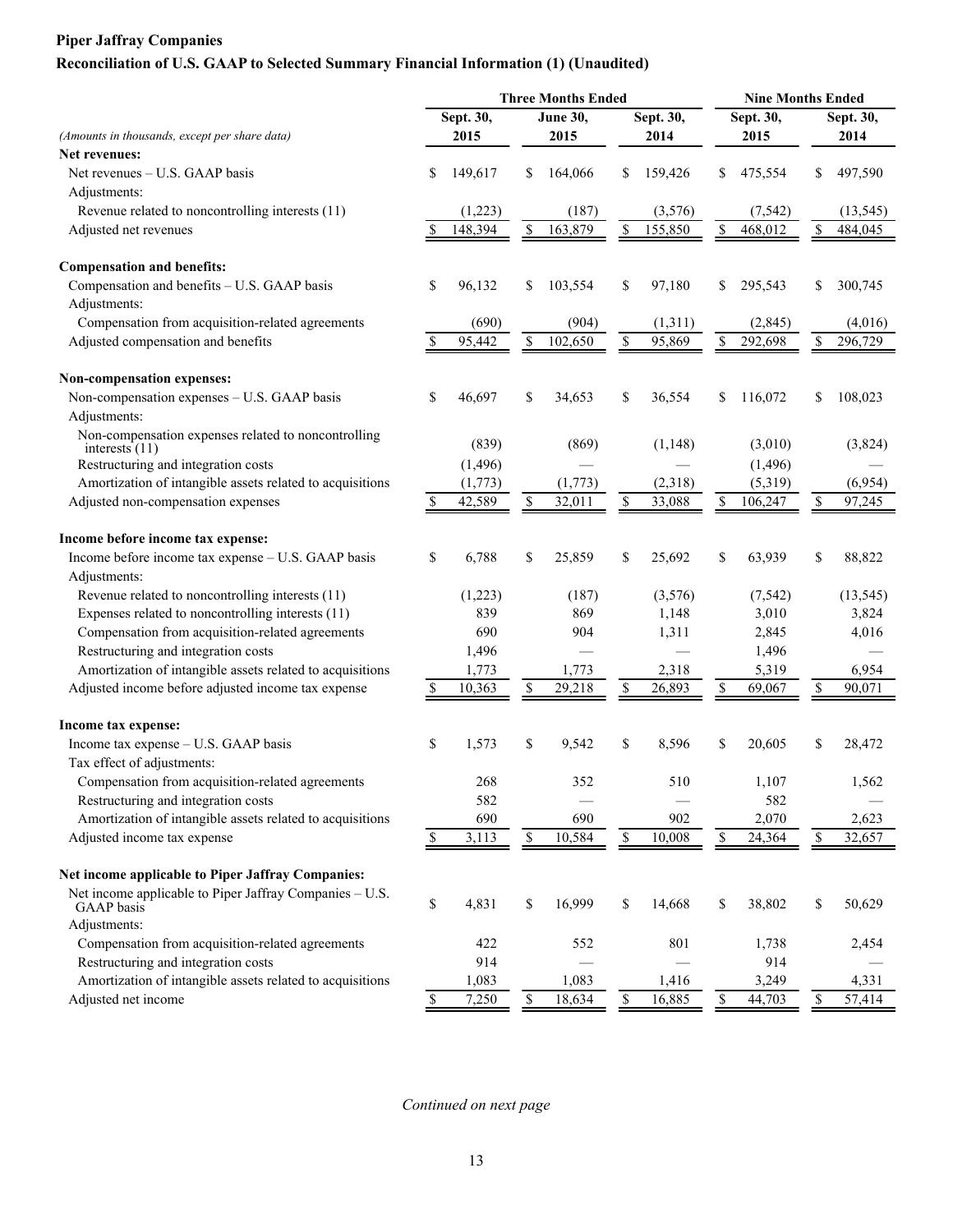|                                                                                              |           |       |                 | <b>Three Months Ended</b> | <b>Nine Months Ended</b> |        |           |        |           |        |
|----------------------------------------------------------------------------------------------|-----------|-------|-----------------|---------------------------|--------------------------|--------|-----------|--------|-----------|--------|
|                                                                                              | Sept. 30, |       | <b>June 30,</b> |                           | Sept. 30,                |        | Sept. 30, |        | Sept. 30, |        |
| (Amounts in thousands, except per share data)                                                |           | 2015  |                 | 2015                      |                          | 2014   |           | 2015   |           | 2014   |
| Net income applicable to Piper Jaffray Companies' common<br>shareholders:                    |           |       |                 |                           |                          |        |           |        |           |        |
| Net income applicable to Piper Jaffray Companies' common<br>stockholders $- U.S. GAAP$ basis | \$        | 4,448 | \$              | 15,699                    | \$                       | 13,552 | \$        | 35,908 | \$        | 46,386 |
| Adjustments:                                                                                 |           |       |                 |                           |                          |        |           |        |           |        |
| Compensation from acquisition-related agreements                                             |           | 389   |                 | 510                       |                          | 740    |           | 1,608  |           | 2,248  |
| Restructuring and integration costs                                                          |           | 842   |                 |                           |                          |        |           | 846    |           |        |
| Amortization of intangible assets related to acquisitions                                    |           | 997   |                 | 1,000                     |                          | 1,308  |           | 3,007  |           | 3,968  |
| Adjusted net income applicable to Piper Jaffray Companies'<br>common stockholders            |           | 6,676 |                 | 17,209                    | S                        | 15,600 |           | 41,369 |           | 52,602 |
| Earnings per diluted common share:                                                           |           |       |                 |                           |                          |        |           |        |           |        |
| Earnings per diluted common share – U.S. GAAP basis                                          | \$        | 0.32  | \$              | 1.08                      | \$                       | 0.90   | \$        | 2.46   | \$        | 3.11   |
| Adjustments:                                                                                 |           |       |                 |                           |                          |        |           |        |           |        |
| Compensation from acquisition-related agreements                                             |           | 0.03  |                 | 0.04                      |                          | 0.05   |           | 0.11   |           | 0.15   |
| Restructuring and integration costs                                                          |           | 0.06  |                 |                           |                          |        |           | 0.06   |           |        |
| Amortization of intangible assets related to acquisitions                                    |           | 0.07  |                 | 0.07                      |                          | 0.09   |           | 0.21   |           | 0.27   |
| Adjusted earnings per diluted common share                                                   |           | 0.48  |                 | 1.19                      |                          | 1.03   |           | 2.83   |           | 3.52   |

*This presentation includes non-GAAP measures. The non-GAAP measures are not meant to be considered in isolation or as a substitute for the corresponding U.S. GAAP measures, and should be read only in conjunction with our consolidated financial statements prepared in accordance with U.S. GAAP.*